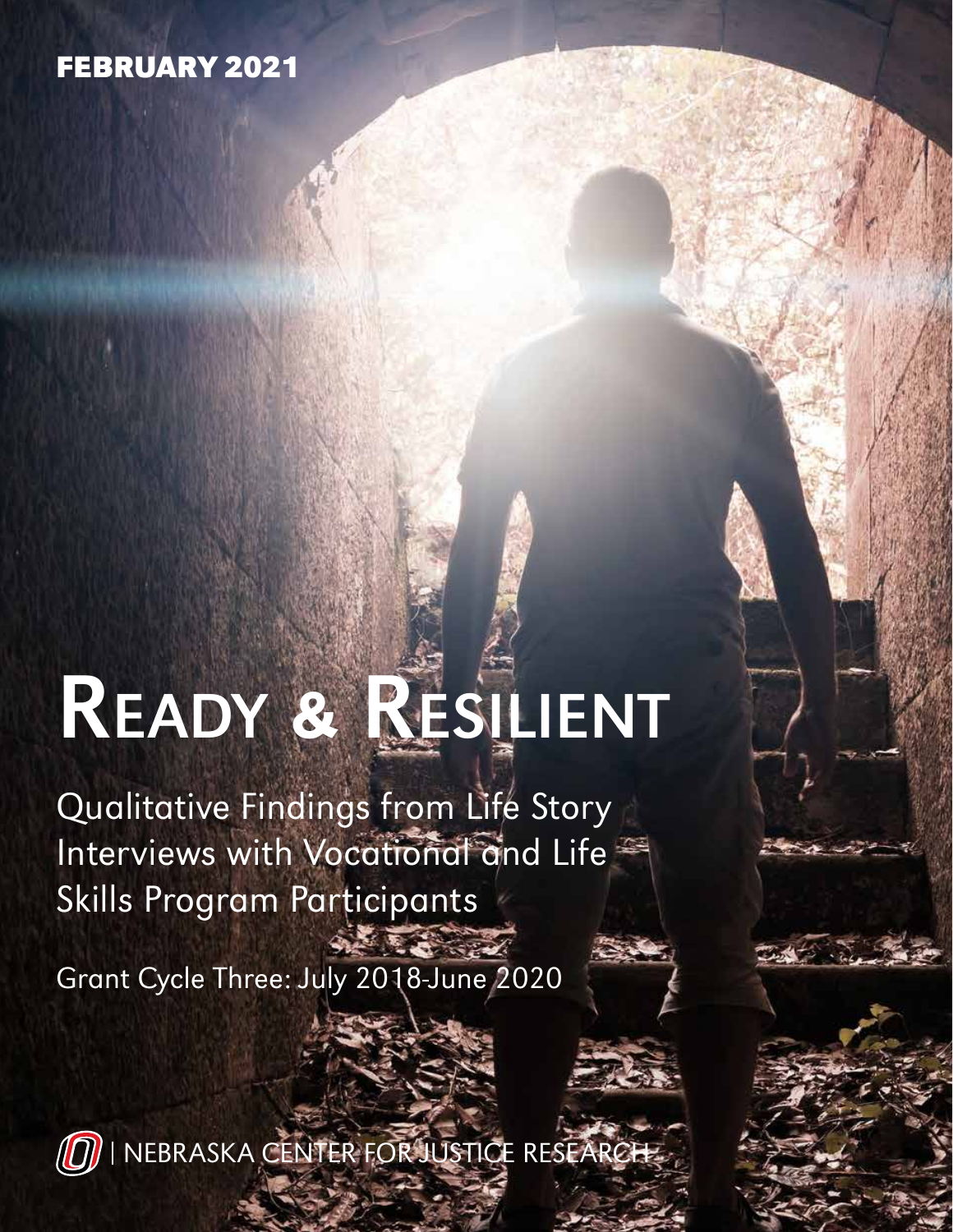| APPENDIX B: INTERVIEW PROTOCOL 33-34 |
|--------------------------------------|



Katelynn Towne, Ph.D., research coordinator, UNO Nebraska Center for Justice Research Michael Campagna, Ph.D., research associate, UNO Nebraska Center for Justice Research Ryan Spohn, Ph.D., director, UNO Nebraska Center for Justice Research Tara Grell, graphic designer, UNO Center for Public Affairs Research



## ACKNOWLEDGMENTS  $\square$

This project was funded by the Nebraska Department of Correctional Services as part of the Vocational and Life Skills program evaluation, which is conducted by the Nebraska Center for Justice Research, a research unit of the School of Criminology and Criminal Justice at the University of Nebraska Omaha. The opinions, findings, and conclusions or recommendations expressed in the publication are those of the authors and do not necessarily reflect the views of the University of Nebraska Omaha, the Nebraska Department of Correctional Services, or Vocational and Life Skills program providers. The authors wish to thank Shelby Connett and Amber Richey for their assistance in coding the data. They would also like to thank program providers for their assistance with the collection of the data for this study, and of course the excellent work that they put in everyday to assist individuals to succeed in the community.

## TABLE OF CONTENTS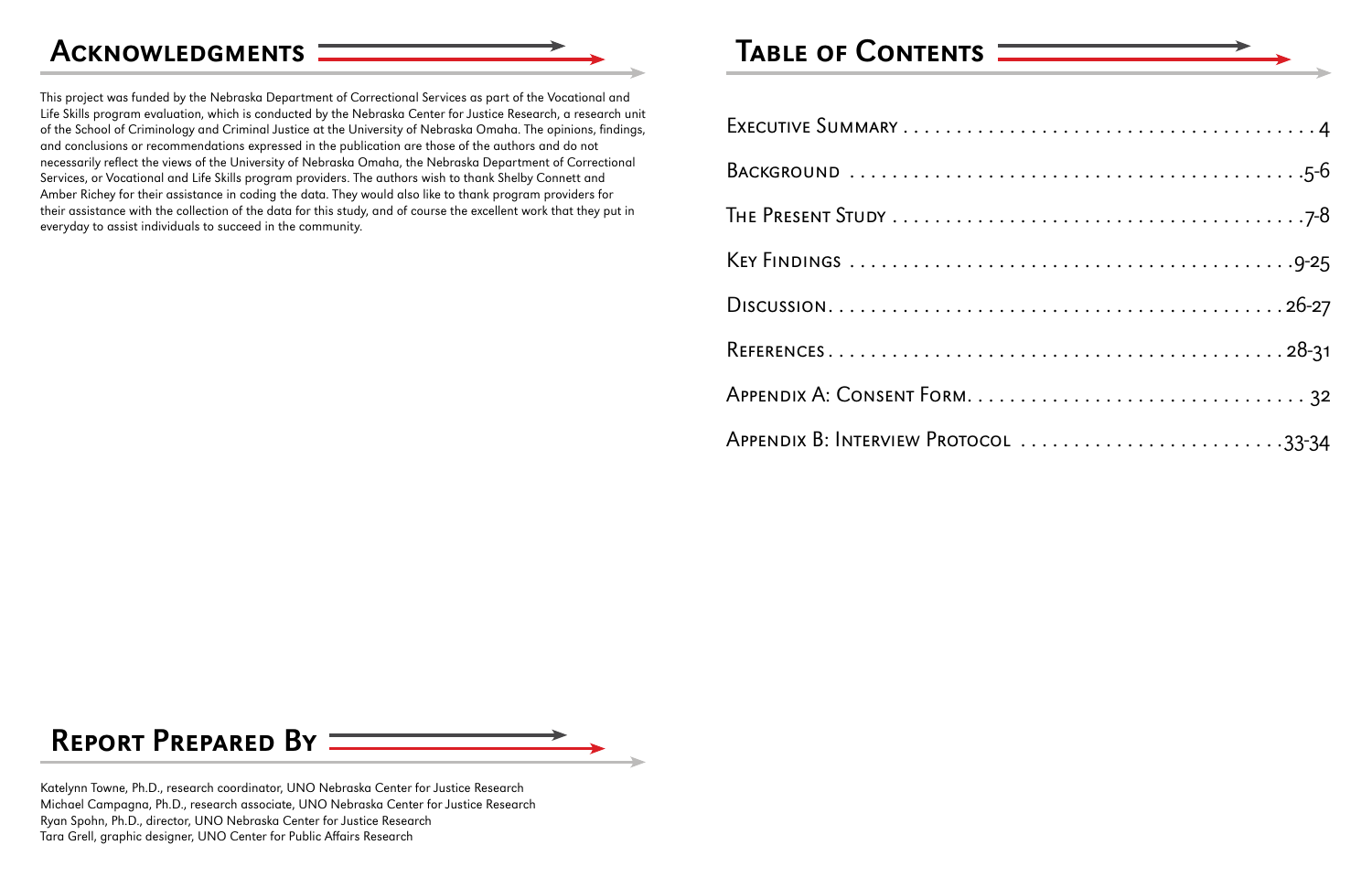## EXECUTIVE SUMMARY

The current report summarizes a research project that explored the lives of individuals who participated in Nebraska's Vocational and Life Skills (VLS) Program. For over six years, the VLS Program has been administered by the Nebraska Department of Correctional Services (NDCS) and has provided services to individuals convicted of one or more criminal offenses in Nebraska. It was created by Nebraska Legislative Bill 907, which sought to increase employment opportunities and decrease barriers to successful reentry for Nebraskans convicted of criminal offenses. To date, VLS has served over 6,000 individuals. VLS services are provided within state prisons and the community and include vocational job training, education, temporary housing, and life skills programming.

The Nebraska Center for Justice Research (NCJR) conducts ongoing outcome and process evaluations on VLS. The current qualitative study is part of the process evaluation of the VLS. The current study goals were to understand which aspects of programming were particularly helpful and to inform program administrators on aspects of the program that had room for improvement. Participants interviewed had received a mix of programming from a variety of grantees, both inside and outside state prisons – an example of a continuity of care model. Researchers obtained referrals from then-current grantee organizations for a list of "a few participants who succeeded" in reentry and "a few who failed" reentry. Failure in this context was defined as being returned to prison on a revocation or new crime.

Potential participants were contacted to meet for a semi-structured interview. Twenty-one former VLS participants agreed to be interviewed in the summer of 2019. Each participant signed a consent document, informing them of the risks of participation in the study. Each retained a copy of the consent document upon signing.

A thematic analysis revealed that participants greatly appreciated services and programming both inside and outside of facilities. Participants conveyed that VLS encouraged and facilitated developmental growth regarding cognitive, interpersonal, emotional, and moral psychological lines. While not all participants acknowledged or demonstrated they had personally grown on all these psychological lines, they all conveyed that programming considerably increased their abilities to find, obtain, and maintain employment. Finally, participants revealed – sometimes in detail and sometimes broadly – they learned forms of resiliency needed to overcome reentry challenges. For example, many participants suggested that VLS programming taught them resiliency in completing supervision, gaining and maintaining employment, and staying crime-free. Even amongst the 'failure' participants, participants appreciated that for those who decided they wanted something different for their lives, staff guided and advised them on their journeys in significant ways. Many of the older participants indicated their intentions to dedicate time to help others in the way staff helped them. Struggles along the way to successful reentry were considerable, including avoiding past relationships and peer groups, avoiding substance and alcohol use, obtaining safe and affordable housing, gaining access to affordable mental health services, prescription drugs, controlling aggression, successfully parenting and/ or reconnecting with their children, and obtaining and holding employment. Participants further provided recommendations that could improve reentry in Nebraska, including more education opportunities, general technology education and coinciding experiential learning, and computer courses.

## BACKGROUND

In the late 1970s, America's increase in crime led to bipartisan calls to increase criminal penalties. The preferred 'punishment' for serious crimes was (and continues to be by the general public) incarceration for long periods of time. Incarceration rates in the U.S. would increase to lead the first world, from approximately 200 out of 100,000 individuals in the early 1970's to over 750 out of 100,000 individuals in 2010 (Travis, Western, & Redburn, 2014). This phenomenon has been termed as mass incarceration (Tonry, 2014). Although the intention of policies such as three-strikes laws, mandatory minimum sentences, truth-in-sentencing, and zero-tolerance was to deter criminal behavior, studies have demonstrated the costs of incarceration outweigh its benefits (Loeffler, 2013; Nagin & Snodgrass, 2013; Rose & Shem-Tov, 2018). As a result of the burden mass incarceration had placed on state budgets and state employees, state governments undertook initiatives such as building new prisons, modifying sentencing practices, and improving needs-based services such as prison rehabilitative programming and reentry services (Petersilia, 2003; Travis, 2005; Jonson & Cullen, 2015). Many administrators have turned towards the risk, need, responsivity model (RNR) for corrections to prioritize inmates for treatment programming, assign them to necessary programming, and utilize their unique learning styles and characteristics to customize case management and treatment plans (Andrews, Bonta, & Wormith, 2006). RNR provides part of a strategy to address unmet needs that are correlated to reoffending. Another key component in reentry involves a continuity of care (COC) across settings (Annison, Byng, & Quinn, 2019; Duwe, 2012). COC stems from the medical paradigm and is being adopted by many agencies to assist in facilitating the reentry process (Freeman et al., 2002). COC is a strategy that addresses inmate needs while incarcerated and continues services once the individual is released to the community.

Previous research has demonstrated that prison can serve as a turning point from crime when returning individuals have the resources to succeed after release (Harding et al., 2019). One strategy that can be effective in encouraging turning points in behavioral trajectories (i.e., improving reentry outcomes) is the implementation of 'rehabilitative' programs designed to assist returning individuals in overcoming reentry barriers and improving their opportunities for employment (Visher, Debus-Sherrill, & Yahner, 2011). Generally, reentry programs seek to provide returning individuals with informed personal advocacy as they navigate the criminal justice system (Western, 2018), and connect participants with knowledge and community services to help overcome structural barriers such as employment and housing discrimination against those with felony records (Kendall et al., 2018; Leasure & Martin, 2017). Such programs have promise in improving post-release outcomes (Aos, Miller, & Drake, 2006).

Incarcerated individuals tend to be undereducated, and often lack vocational training and legitimate work experience prior to entering prison (Petersilia, 2003; Richmond, 2014; Western, 2006). While this is primarily due to the young age of most individuals entering prison for the first time, legitimate employment subsequently becomes even more challenging to obtain after release (Hattery & Smith, 2011; Pager, 2008). Although most prisons offer vocational programming to gain skills that might increase the odds of employment, many individuals opt not to participate (Lynch & Sabol, 2001). While the case for mandatory prison programming has been discussed elsewhere (e.g., McCollum, 1990), theory insists that the structure and routine gained by regular work schedules can promote conventional lifestyles (Sampson & Laub, 1993).



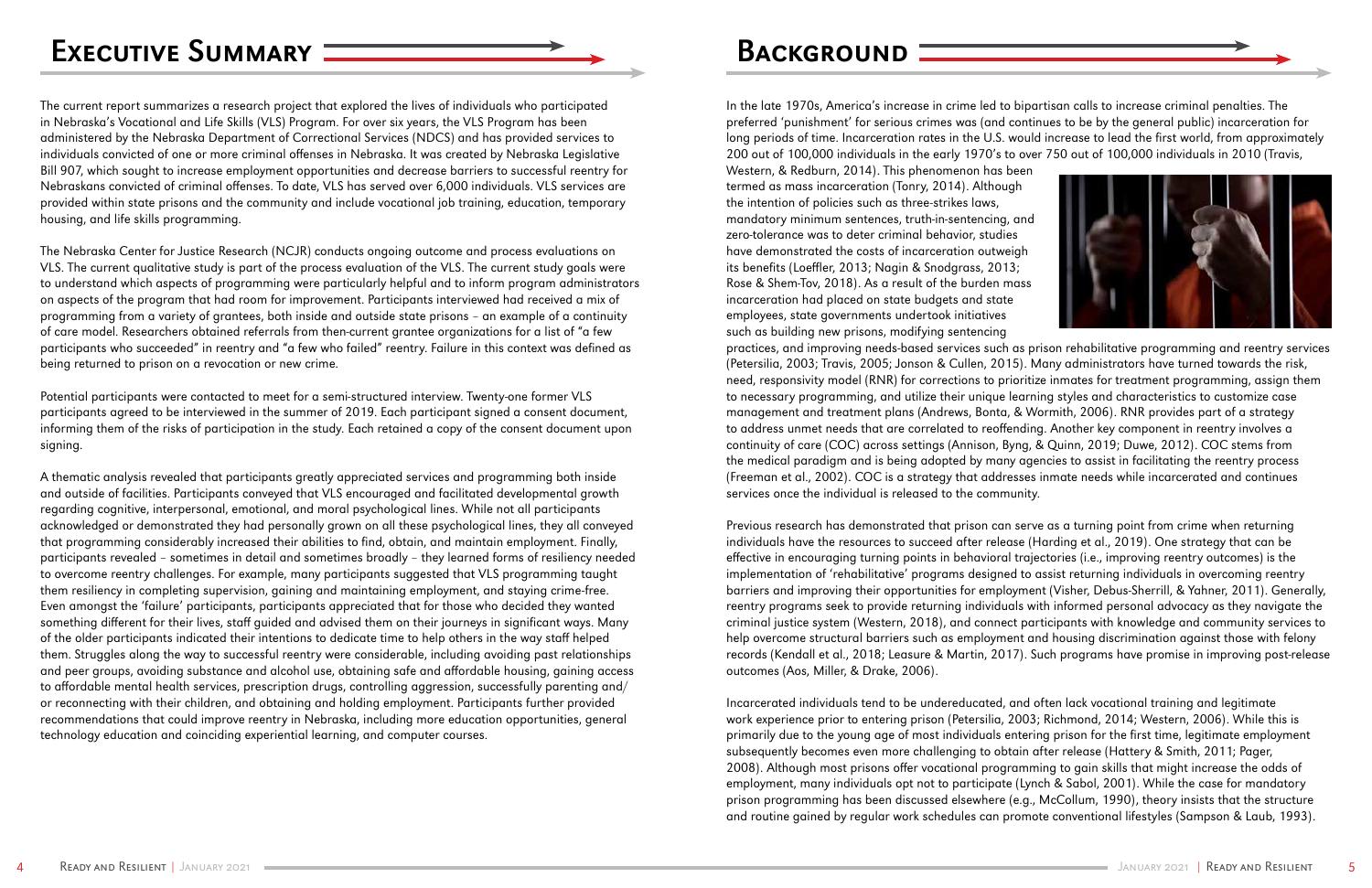However, and with a fair amount of disagreement in the literature, we purport that individuals must first decide to change one's criminal lifestyle before recognizing the potential rewards associated with conventional behavior (Bachman et al., 2016; Giordano, Cernkovich, & Rudolph, 2002; Maruna, 2001; Paternoster & Bushway, 2009; Soyer, 2014). Our familiarity with criminological theory leads us to utilize life course theory (LCT) to explain why one enters, continues, and desists from criminal lifestyles. LCT is a broad integrative developmental theory that incorporates components of mainstream psychological and sociological theories of crime.

LCT would suggest that employment can provide crime-prone individuals with an important opportunity to change their criminal trajectories into conventional ones (Sampson & Laub, 1993; Warr, 1998; Uggen, 2000). Indeed, unemployment and crime appear to be interrelated (Anderson, 1999; Przybylski, 2008). While employment – including prison employment – alone has not been shown to reduce criminal activity directly, previous research has found that returning individuals who are able to heal their personal relationships and find living-wage employment do tend to develop pro-social identities (Bachman et al., 2015; Richmond, 2014; Uggen & Kruttschnitt, 1998). In other words, reducing barriers (e.g., contextualizing a lack of employment history, finding secure and safe housing, improving success rates with belonging to pro-social support groups) to reentry must be accompanied with a desire to improve one's life.

However, considerable evaluation research has examined how employment reentry programming affects recidivism (Duwe, 2015; Visher, Winterfield, & Coggeshall, 2005). While Visher and colleagues (2005) found that employment programs did not affect recidivism, others found employment reentry program to be associated with lower recidivism and increased odds of post-release employment among formerly incarcerated participants (Berk, 2008; Duwe, 2015; Kansas Department of Corrections, 2009; Skardhamar & Telle, 2009). Fair criticism has pointed out that a focus only on simple cross-sectional employment and recidivism outcomes often fails to measure quality of life improvements (Kendall et al., 2018). Further, outcome evaluations in correctional programming often lack access to quality and intensity measures of performance in programming (Lindquist et al., 2018). Finally, research on reentry often omits a rigorous evaluation of program to determine the extent to which delivery of an intervention adheres to program design (Miller & Miller, 2016). Thus, evaluations ought to utilize qualitative data to contextualize statistical findings of outcome evaluation and identify the multitude of factors that contribute to community incarceration.

## THE PRESENT STUDY

The qualitative evaluation research presented in this report utilized 21 one-on-one interviews with participants who completed a program offering through the VLS program. Semi-structured life story interviews were conducted by the NCJR, housed at the University of Nebraska Omaha, to understand how participant backgrounds impacted current life situations and their decisions to improve their skills through VLS programming. Participants often took multiple program offerings across funded VLS programs in grant cycle three.1 The NCJR evaluators asked program providers to identify up to four participants who excelled in their program, and four who struggled. Therefore, this strategic sample was used to identify what is working well with programs and for whom. The interview guide was tailored so the evaluation team could learn more about the lives of incarcerated people, their decisions to take VLS programming, how it helped them with reentry, and what else they thought could improve the process. The primary evaluation questions guiding the interviews were:

1. How does VLS programming assist people reintegrating back into society? 2. What else can be done by interested stakeholders to improve reentry across Nebraska?

Grantees first provided the evaluators with lists of possible participants who might be interested in participating. The evaluation team then contacted participants to schedule interviews. The interviews were conducted from May through August 2019 and were recorded for accuracy. Interviews were conducted in



facilities, coffee shops, and casual restaurants. NCJR researchers began the interviews by explaining that they were leading a research project to learn from participants' reentry experiences to improve the reentry process in Nebraska, and informed participants that they were not affiliated with NDCS or the reentry programs. Participants were then asked to sign the consent form acknowledging their identifying information would be protected and that there were no known risks for participating in this study. The consent form is presented in Appendix A and the interview questions guiding the interview are presented in Appendix B at the end of this report.

Interviews were professionally transcribed by Rev.com. The coding and analysis of interviews were conducted using MaxQDA qualitative software. The thematic analysis alternated between both inductive (moving from specific observations to broad generalizations) and deductive (moving from broad theory to interpretation of specific observations) approaches with the data. The researchers instructed coders to pay special attention to codes and patterns in the interview transcripts consistent with the life course theoretical framework guiding research questions in a deductive approach. Simultaneously, the coders had been educated in

\_\_\_\_\_\_\_\_\_\_\_\_\_\_\_\_\_\_\_\_\_\_\_\_\_\_\_\_\_\_\_\_\_\_\_\_\_\_\_\_\_\_\_\_\_\_\_\_\_\_\_\_\_\_\_\_\_\_\_\_\_\_\_\_\_\_\_\_\_\_\_\_\_\_\_\_\_\_\_\_\_\_



 $^{\rm 1}$  Given the project aims, participants from service providers that are new grant cycle three were excluded. We most wanted to talk with participants who had long completed programming and had reflected on how the program may have helped them in their current life circumstances. Programs included were: Associated Builders and Contractors, Western Alternative to Corrections (Bristol Station), Metropolitan Community College, Mental Health Association, ReConnect, and Center for People in Need (TRADE).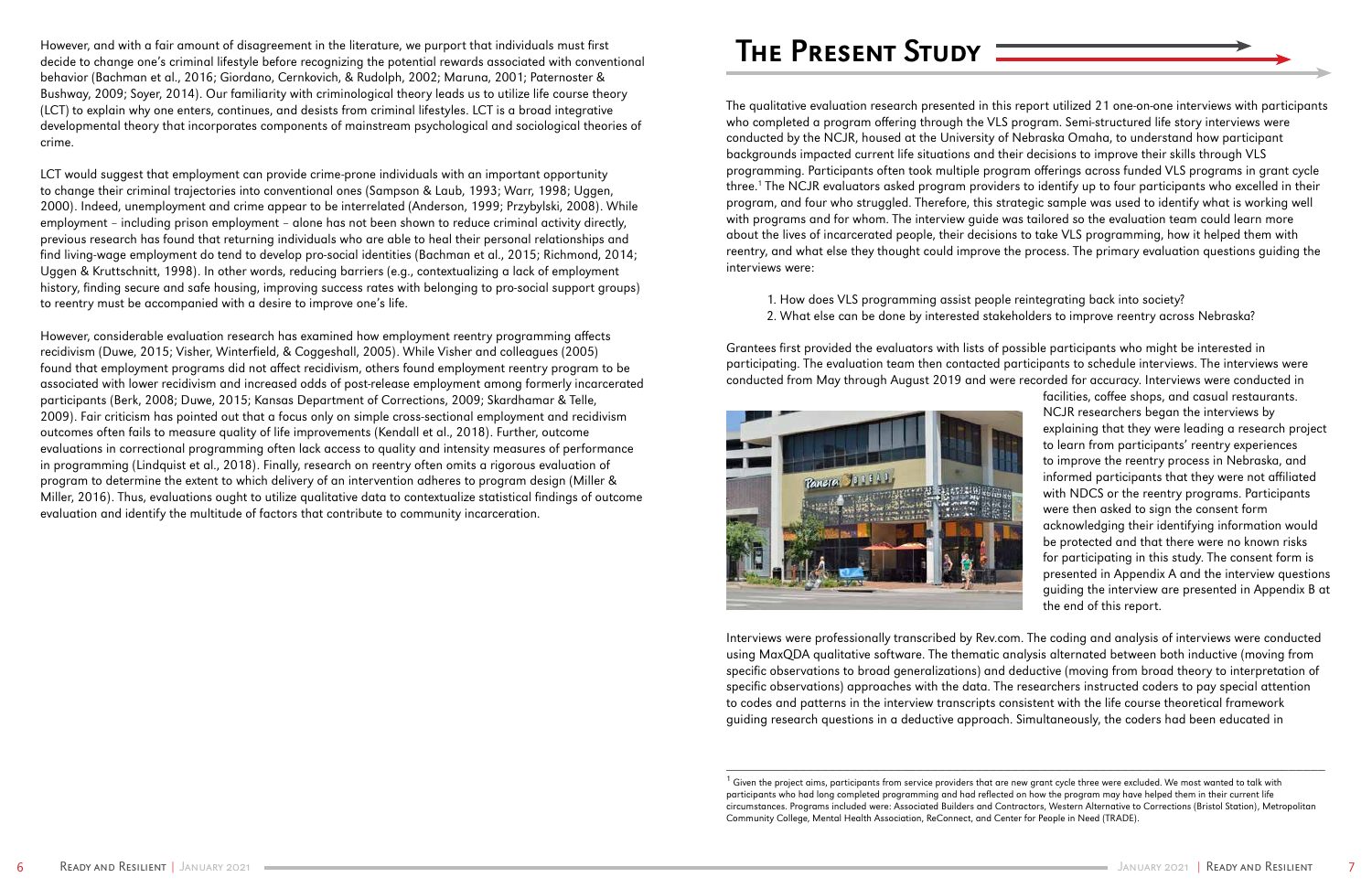different disciplines, thus they were encouraged to look for additional patterns emerging from the data with an inductive approach. Coders completed the first two waves of analysis, and the coding was checked for accuracy in subsequent final waves by another researcher. The thematic analysis involved coding the most common patterns that appeared in at least half of the interviews. Subsequently, variation within the most common interview patterns were examined in more depth to understand potential sources of these differences. Finally, the identified relevant patterns were interpreted and contextualized into the final themes presented.<sup>2</sup>



 $^2$  Quotes presented were edited slightly to improve readability and to ensure anonymity of participants. This involved removing verbal ticks (um, like, etc.) and names of participant family members or program staff.

Some information used to contextualize the participant data derives from the researchers' experiences evaluating the VLS program. This researcher-provided knowledge is mostly applied when describing how some of the themes are being or planned on being addressed by VLS.

The current report shares these findings with stakeholders, so they may consider the complex lives of Nebraskans who have been incarcerated and received VLS programming and use this knowledge to inform and improve reentry in Nebraska.

## KEY FINDINGS

\_\_\_\_\_\_\_\_\_\_\_\_\_\_\_\_\_\_\_\_\_\_\_\_\_\_\_\_\_\_\_\_\_\_\_\_\_\_\_\_\_\_\_\_\_\_\_\_\_\_\_\_\_\_\_\_\_\_\_\_\_\_\_\_\_\_\_\_\_\_\_\_\_\_\_\_\_\_\_\_\_\_

Demographic characteristics of participants are presented in Table 1. The sample is representative of all VLS participants in terms of gender and race, however the average age of 43 is slightly higher than the VLS general population at 35 years old. Although younger participants were recommended by program providers, we found them difficult to get in touch with to schedule an interview. This could be because younger people with less professional experience may need work longer hours to make ends meet, or they could be struggling with criminogenic factors that they do not want to discuss post release. Most participants had a high school diploma or GED.

#### Table 1. Participant Characteristics (N=21)

| Pseudonym    | Age | Gender | <b>Race/Ethnicity</b>       |
|--------------|-----|--------|-----------------------------|
| Adam         | 45  | Male   | White                       |
| <b>Billy</b> | 43  | Male   | White/Other                 |
| Cain         | 52  | Male   | White                       |
| Derek        | 40  | Male   | <b>Black/Middle Eastern</b> |
| Ethan        | 42  | Male   | White                       |
| Ferris       | 53  | Male   | <b>Black</b>                |
| George       | 52  | Male   | White/Hispanic              |
| Hugo         | 53  | Male   | <b>Black</b>                |
| Isaac        | 43  | Male   | African American            |
| Jamie        | 44  | Female | <b>Black</b>                |
| Kayden       | 29  | Male   | African American            |
| Luke         | 39  | Male   | White                       |
| Martin       | 39  | Male   | <b>Black</b>                |
| Natalie      | 34  | Female | White                       |
| Owen         | 25  | Male   | White                       |
| Paige        | 42  | Female | White                       |
| Raymond      | 54  | Male   | <b>Black</b>                |
| Sergio       | 36  | Male   | Other/Hispanic              |
| Tony         | 56  | Male   | White                       |
| Wayne        | 43  | Male   | Korean-American             |
| Zander       | 32  | Male   | White                       |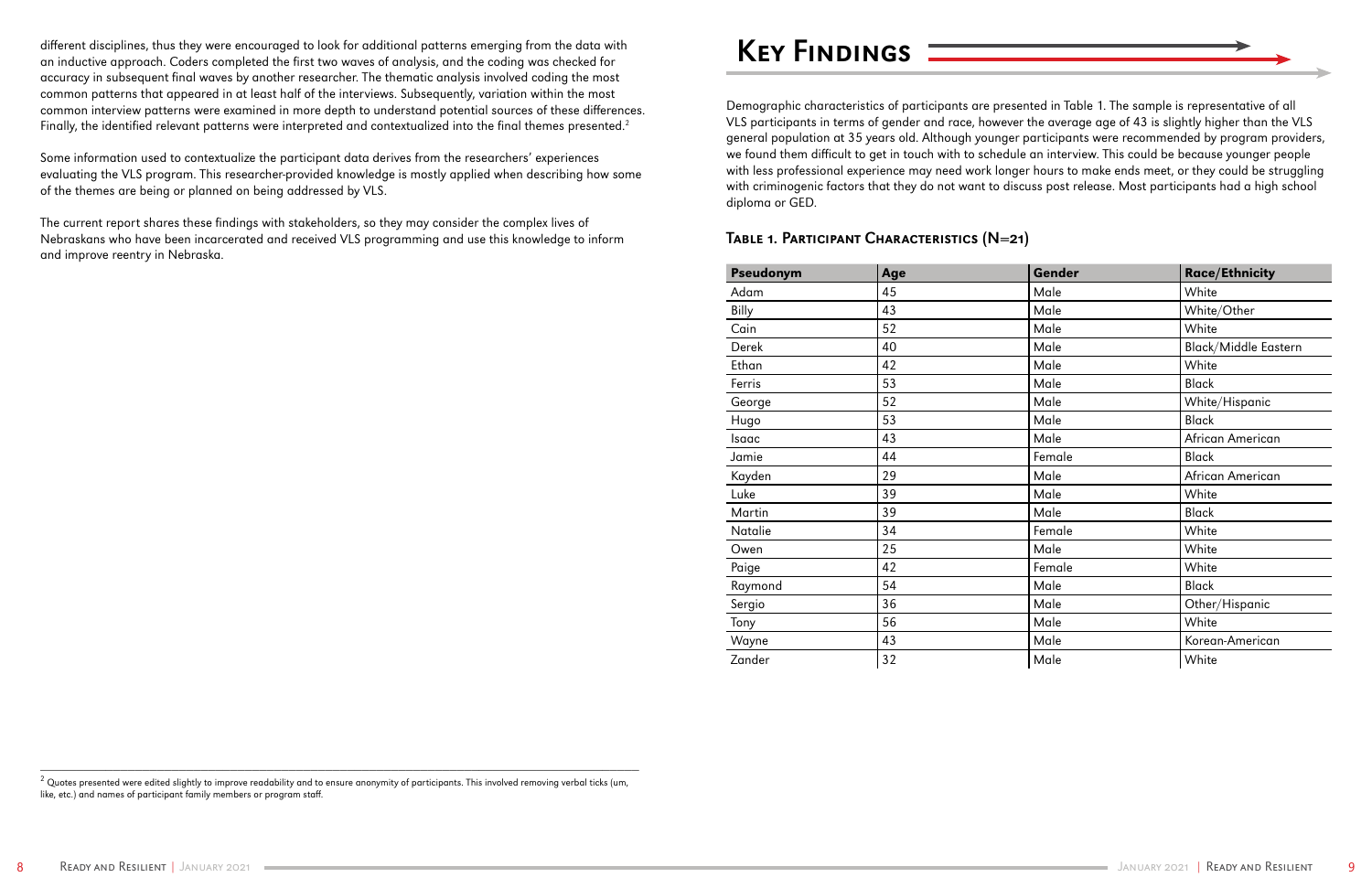#### Table 2. Themes Raised by Participants

| <b>Main Categories</b>     | <b>Themes</b>                       | <b>Frequency (n=21)</b> |
|----------------------------|-------------------------------------|-------------------------|
| Background of incarcerated | Trauma or abuse                     | 12                      |
| persons                    | Initiated young onset               | 17                      |
|                            | Struggled with substance use        | 14                      |
|                            | Navigating health issues/disability | 13                      |
| Preparing for reentry      | Ready for something better          | 19                      |
|                            | Personal development                | 20                      |
| Reintegration              | Selective social networks           | 12                      |
|                            | Importance of social support        | 20                      |
|                            | Housing struggle & assistance       | 17                      |
|                            | Gaining employment                  | 17                      |
| Future endeavors           | Resiliency & optimism               | 20                      |
|                            | Improvement recommendations         | 19                      |

### Trauma or Abuse

Nearly half of the participants discussed psychological and physical trauma experienced during adolescence. Most of these participants were victims of abuse from their parents, extended family, or foster families. Participants reported that some caregivers repeatedly perpetrated neglect or abuse, many times under the influence of alcohol or narcotics. In addition to biological parents, extended family members were said to sexually abuse participants, while foster family members primarily engaged in emotional abuse. Due to neglect and abuse, participants generally suggested that these experiences made it difficult to manage emotions and/or trust others, and likely delayed their ability to manage emotions when moving into adulthood. Jamie described how one of the VLS program offerings helped her deal with her anger as she prepared for reentry:

> *I started looking at trauma. Possibly being left by my dad. Just fighting drugs over me. Picking drugs over me. My mom getting beat all those years. My anger from that. My mom making me sleep on a mattress. Everybody else sleeping in beds. I'm just sleeping on a mattress on the floor. I was angry about that for a long time… Just working through all that. It just helped me. And that's what (program provider) did.*

Issac was severely abused in his early childhood, first by his biological mother and subsequently by foster siblings and parents. He described his biological mother as "Dr. Jekyll and Mr. Hyde" depending on if she was under the influence of drugs and alcohol or not. Issac and his siblings remember hiding from her as she despondently walked through the house. His mother reportedly choked him regularly, and some of the less violent physical abuse occurred in the presence of others. Issac described one incident from when he was young:

> *She slapped me hard enough to where I spun around and hit the floor. I remember some man saying, "Sara, you can't hit your kids like that." I remember crying. I got up and she said, "Now go get the cigarettes." I went and got the cigarettes.*



As young as 11, Issac wanted to be a member of one of the many local gangs that started popping up in his neighborhood. By age 13, one of the local gangs allowed him to participate in a few activities. Issac claimed the gangs were desirable because they provided a sense of camaraderie and safety. "When I was with them, I felt like nothing could touch me," he said. Given the extensive vulnerability he claims to have felt during childhood, gang membership was a logical solution (Anderson, 1999). However, the strain mentally and physically that gang membership places on the individual is considerable (Venkatesh, 2008). As he aged, he attempted to distance himself from the gangs, but his pledged loyalty to the gangs required his perpetual obedience and participation. This led to many incarceration cycles. After his most recent release, he felt that he needed help in dealing with the stress and uncertainty of navigating life in the community. He claims that VLS programming helped him develop coping skills to address past trauma and learn how to foster and engage in healthy supportive relationships.

The psychological tolls resulting from such an upbringing can be extensive. Trauma and neglect can lead to delayed development of cognitive, interpersonal, emotional, and moral psychological lines and even induce mental health disorders, making the transition to a conventional adulthood difficult (Laub & Sampson, 2001). Further, values and morals learned in childhood have been shown to affect adolescent and adult behavior (Mallett, 2013; Tyler, 1990). These values are learned and observed at home, and at particularly high rates in socially and economically disadvantaged neighborhoods (Anderson, 1999). If the authorities are alerted and the youth are removed from their biological family, evidence suggests that such individuals are more likely to be involved in the juvenile justice system (Mallett, 2013). Further, the psychological strain placed on traumatized and neglected youths can lead to individuals experiencing negative affective states, increasing the likelihood for anger, depression, and fear (Agnew, 1992; Spohn & Kurtz, 2011). Intense and prolonged strain experienced in childhood, absent external social support mechanisms, increases the likelihood that an individual will engage in delinquent and criminal behavior (Sampson & Laub, 1993).

#### Young Onset



Over eighty percent of participants began committing minor criminal acts between the ages of 10 and 21. Participants reported that they started "running streets" and becoming involved with gangs, due to concerns about protection and ongoing parental neglect. These available peer networks gave them the opportunity to engage in illegal behavior including violence, property theft, and drug and alcohol abuse and sales (Cloward & Ohlin, 1960). The networks simultaneously gave individuals relief from their tumultuous home life and opened the door to nonconventional norms. Participants who reported being involved with drugs typically claimed they started using around 13 to 16 years old, while alcohol abuse typically began in late high school to early 20's. These are crucial times in one's transition to traditional adult lifestyles (Sampson & Laub, 1993). Most had help learning how to be a delinquent. Only one participant acted alone when first beginning to engage in illegal behavior. Jamie reported that it was simply easier to work a half-day and make fraudulent checks for the rest for quick money, suggesting that she was actively engaged in a cognizant calculation of risk/reward and consequentially placing her on the boundary of conventional and non-conventional norms and lifestyles (Matza, 1964).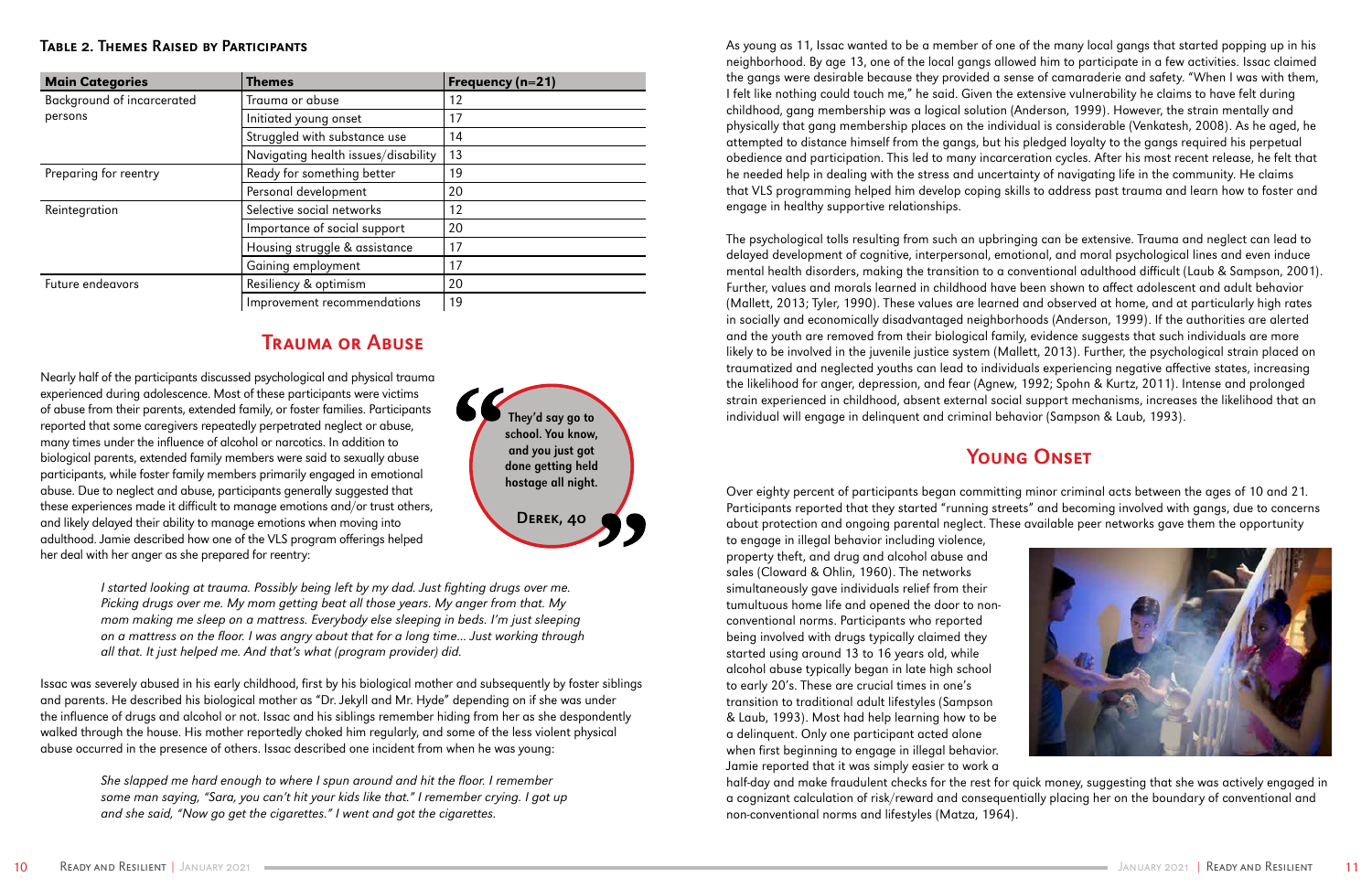Whereas just over half of the early onsetters appeared to start down criminal trajectories at young ages due to trauma at home, participants who lacked abused or neglected backgrounds appeared to lose their way and 'drift' into delinquency (Matza, 1964). George described how a sports injury set him on a different path:

> *I think that's where my struggle started when I was a teenager, and I was Mr. Jock. I played high school football, and I was a varsity first baseman, and I blew my knee out. Once I blew my knee out, it was like everything started to go downhill. I started to hanging out with buddies, drinking and my sports career just went downhill. That's when my life really took a turn, and I had all that free time. I wasn't going to practice, I couldn't play.*

George did not know an identity other than a 'jock', but struggled to belong to a conventional social group after his injury. Owen was another participant who struggled to find belonging in school. "School was never a good thing for me. I was always the one who got bullied and everything," he said. The only peers that seemed to accept him were older (approximately 16-17) and they introduced 11-year-old Owen to drugs. This placed his behavioral trajectory on an exponentially non-conventional pathway (Sampson & Laub, 1993).

Although these paths to criminality are not 'fixable' with a reentry or aftercare program such as VLS, primarily due to their being in the past, the context by which individuals created their criminal identity is usually important in creating a reentry plan designed to develop skillsets able to thwart-off future criminal behavior. Such skillsets can be considered part of a broader set of conditions termed 'protective factors' (Andrews et al., 2006; Serin, Chadwick, & Lloyd, 2016). For example, an indicator that Ethan has difficulty with interpersonal boundaries suggests he could benefit from classes that address etiquette in the workplace. However, and most importantly for VLS, while this example strategy would address Ethan's need or criminogenic risk amenable to change,

started stealing really young, probably in kindergarten or so, so we could eat. So, I would go to the store and steal. Issac, 43

Ethan's case management and instructor/class should be responsive to his level of motivation for change, strengths, and use cognitive-behavioral approaches (Andrews et al., 2006; Barnes-Lee, 2020; Crites & Taxman, 2013; Ward & Brown, 2004). These strategies have been shown to promote success in reentry. Further, a case management plan should also consider non-skillset protective factors such as attachment to employment and supportive pro-social relationships (Serin et al., 2016).

#### Struggled with Substance Abuse

While not a main theme for this sample, a few participants commented on selling drugs. Under-the-table work such as drug dealing has been studied extensively for its connection to marginalization in the work force and being 'easy money'. It is theorized that, at the street-level, the strain experienced upon realizing that one would not be able to lawfully achieve the American dream of wealth and power leads someone to multiple forms of criminality, and primarily towards drug sales if the drugs and peer networks that sell them are available (Anderson, 1999; Cohen & Short, 1958). However, we found little evidence of this in our interactions with participants. Instead, we found that some of the power and wealth gained while selling drugs was used for altruistic purposes. Billy claimed that "when I used to sell drugs, I used to know a lot of people that didn't have money. I helped a lot of people out." Perhaps our sample was bias in that most individuals refrained from speaking on their more egotistical endeavors of the past due to current development, fear of rehashing trauma, or legal or loyalty purposes. Regardless, the dealing was acknowledged by multiple individuals and it appeared to be from those with more structural disadvantage (e.g., living in extremely marginalized neighborhoods). NATALIE, 34

Three quarters of the participants struggled with substance abuse at some point in their lives. These participants felt substance abuse played a role in their charges either directly by being caught with an illegal substance, or indirectly by being under the influence of drugs or alcohol at the time of the crime. Drugs and alcohol have been shown to cloud one's judgement and thus the individual underestimates risk or overestimates reward (tangible or intangible); the latter notion commonly referred to in rational choice literature as the 'gambler's fallacy' (Pogarsky & Piquero, 2003). Raymond admitted, "my alcoholism actually led to the incident I'm in here for". Driving under the influence charges were mentioned by numerous participants. Some also recognized that they may have used these substances or consumed alcohol in excess in order to cope with trauma or anxiety. Cain and Paige drank to mitigate anxiety. Paige described how drinking and getting high made her feel accepted:

*I drank more than I should have in junior high, high school. It was a way to quiet what's going on in my head. It was a way to function. I felt normal then. I didn't feel ... I always felt like I was in a glass box looking in. I was outside and everybody's inside. I just always felt out. I always felt odd, like I didn't fit in. And I'd fit in when I was drunk and high, you know, everybody laughed.*



Drugs and alcohol were also used after experiencing a traumatic event. Billy claimed that methamphetamine helped him escape depression following his father's murder. "After my dad died, I just did drugs", he said. Trauma can be induced from many types of experiences, and in the case of our sample, being victims of crime was the most prevalent. Some evidence suggests that fear is a moderating factor in how someone responds to being victimized, with too little or too much being problematic (Spohn, Wright, & Peterson, 2017). To prevent debilitating effects of trauma (e.g., drug and alcohol abuse), VLS provides emotional support and other programming designed to increase one's emotional intelligence. How to measure one's emotional intelligence is still a pending question for this and many evaluations of reentry initiatives. However, case managers and staff should be aware that an under-reaction to trauma experienced in the past or near-past can be just as debilitating to future development and growth as an over-reaction.

Some explanations of drug and alcohol abuse cannot necessarily be addressed by VLS programming. Paige's alcohol abuse also points to an escape from an uncomfortable or undesirable situation — in her case, perceived marginalization. VLS has few tools to address this subjective issue, aside from referrals to clinical counselling services. Further, marginalization can be on the individual level such as Paige's, but it can also be at the societal level (i.e., disadvantaged neighborhoods or systemic racism). While VLS can and should address one's ability to improve self-image and confidence through careful case planning, matching of needs to treatment, and referrals to counselling services, it is beyond VLS's capacity to address societal-level marginalization – a task that could potentially be addressed by community and government entities. Yep, after I had my daughter, I had like postpartum depression and stuff and I was prescribed Xanax… and then after I had each one of my sons, same thing. Then I got addicted to that.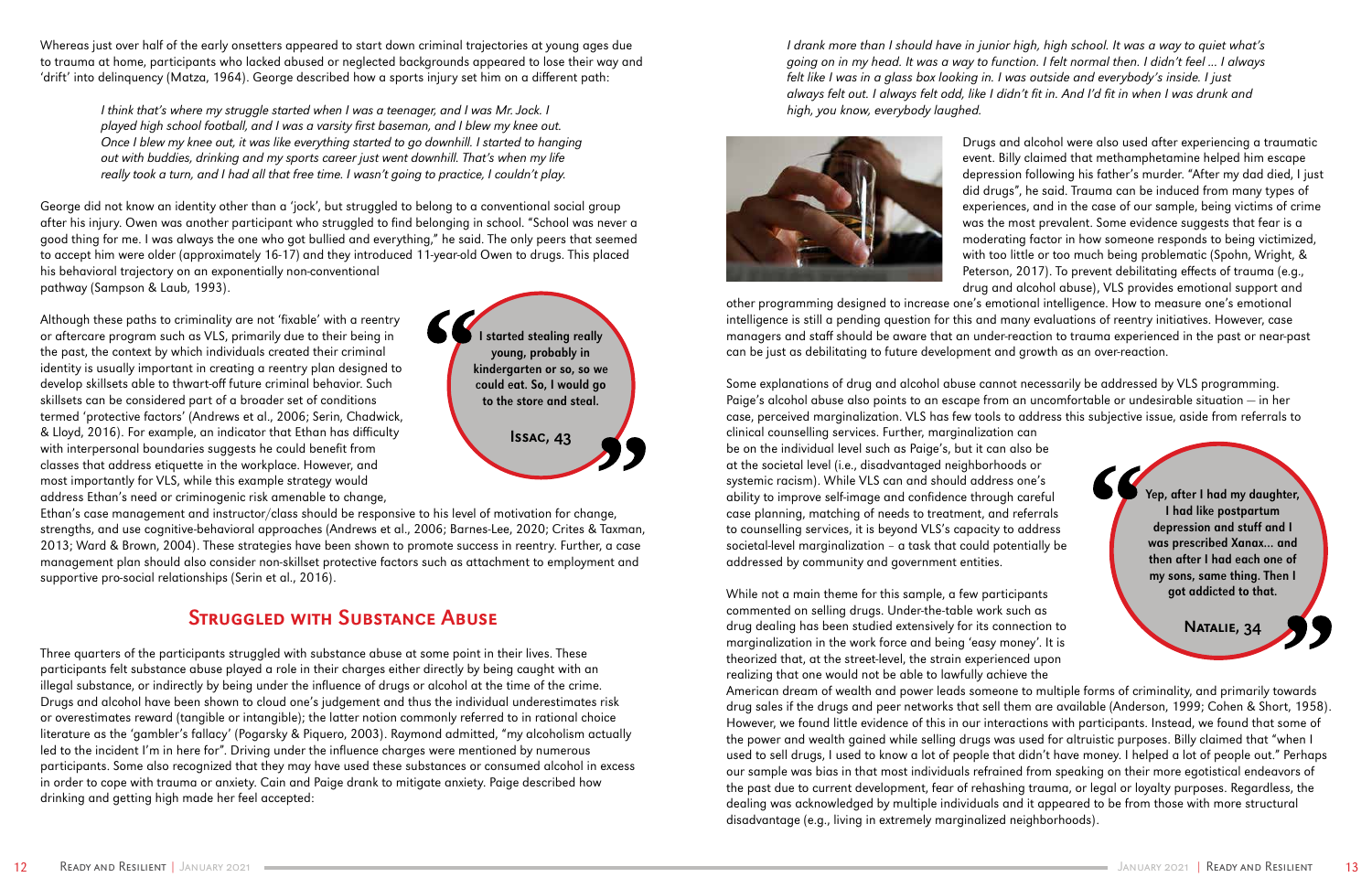After participants realized and accepted the implications of addiction regarding their ability to successfully reenter the community, VLS programs were generally able to help them identify and control triggers to substance abuse. However, a few participants noted that the proximity to others struggling with addiction increased their desire to continue abusing drugs and alcohol. Others noted that their reentry failure was not due to a VLS shortcoming, but rather a function of poor choices and/or continued supervision from "vindictive" officers, as one participant noted. Furthermore, while discipline and self-accountability are important in controlling one's addiction, participants found it helpful to not allow this notion to dominate thinking patterns. Jamie reflected on how the program shed light on addiction in our society:

> *What can I do to keep myself well? During the week, during the day. Minutes, hours. I just learned that everybody doesn't have an addiction that is so, visible to everybody. It's not drugs, it's not alcohol. People have addiction to other things, but it stems from trauma or from the lack thereof, deep down inside.*

### Navigating Health Issues or Disabilities

More than half of participants shared their struggles navigating health issues or disabilities throughout their lives. Most acknowledged some type of mental health need during incarceration. Some participants were able to get the assistance they thought they needed during incarceration, while others believed the lack of mental health care available caused more problems for themselves and others during incarceration. Owen claimed that the program during incarceration and release helped him realize he was a good person deep

down, which was helpful considering how hard he was on himself. Paige on the other hand was diagnosed as bipolar, but said she was not given proper medication or the proper dosage of counseling. She subsequently spent seven years in segregation because her violent behavior was self-admittedly a threat to others and herself. She further admitted counseling in the community was impossible to afford.

The most common mental health issue experienced by our participants was anxiety, but participants also struggled with depression and Attention Deficit Hyperactivity Disorder (ADHD). Most of these participants talked about how NDCS and VLS-provided counseling and group therapy contributed to improving their mental

health, but also leaned heavily on a notion of self-improvement. A few of these participants also discussed how it was challenging to afford these services upon release. Natalie was the only released participant still receiving counseling, however she needed to self-pay, costing her a little over \$100 per session. Supplementing this information with data collected from VLS staff, there appears to be considerable gap in services based in the community that can address mental health at a price participants can afford.

The lack of affordable counseling and assistance in the community was of considerable concern to many participants. Research has shown that communities that lack mental health services are associated with higher crime rates (Monahan & Steadman, 1983). This case presumably extends to communities where such services are out-of-reach financially for many in the community. Further, deteriorated mental health has been connected to criminality on the community level (Dustmann & Fasani, 2016) and individual level (Agnew, 1992). Considering mental health treatment has been demonstrated to reduce or delay recidivism (Cosden et al., 2003; Cuellar, McReynolds, & Wasserman, 2016; Hamilton, Hsieh, Campagna, Abboud, & Koslicki, 2016; McNiel & Binder, 2007; Yuan & Capriotti, 2018), Nebraska would likely benefit from prioritizing



the improvement and increased use of mental health services for those who demonstrate a mental health need (Skeem, Manchak, & Peterson, 2011). However, VLS may not be equipped to deliver increased mental health services, as many others have been delivered by the courts (e.g., Sacramento, Spokane). Nonetheless, VLS has increasingly focused on addressing mental health by either directly treating participants with cognitive-behavioral interventions and informal counseling, or indirectly by guiding participants to providers. Unfortunately, the number of courses available that directly address mental health is small, and the few providers in many communities served by VLS often charge more than participants can afford (and more than VLS can compensate).

A potential possible multi-pronged solution to these apparent service gaps includes the following:

2. develop a more comprehensive and detailed list of clinical providers in the community for NDCS reentry and VLS providers to utilize when developing reentry and case plans and

- 1. provide better training for VLS non-clinical mental health service providers;
- making referrals;
- 3. advocate for the state of Nebraska and/or philanthropic organizations to supplement clinical mental health counseling for those reentering Nebraskan communities; and
- 4. encourage the state Legislature to direct funds to comprehensively evaluate this potential service gap.

While this apparent service gap was not the impetus for the current study, the data collected here and in other parts of the evaluation point to a potential for considerable improvement to reentry efforts in Nebraska. The potential benefits of the example multi-pronged approach to address program service gaps that span NDCS facilities and the community described above might include lowered strain on individuals and other community resources, leading to less social disorganization and criminal activity.

### Ready for Something Better

Although reentry staff and case workers may recommend programming based on participant needs, the participants ultimately must volunteer to take a VLS program offering. As Sergio put it, "You have to want that for yourself. Because if you don't, then you're going to keep doing whatever you're doing". Over ninety



percent of participants made concerted efforts to gain new skills and reported commitment to improving their lives for the better. Some participants admitted they enrolled in VLS programming due to boredom, 'pizza parties', and the opportunity to meet others. Ultimately, there is little evidence to suggest that the reason one begins to participate in programming affects the eventual results of programming (e.g., the reduction of criminogenic risk/needs factors).

Moving away from a criminal lifestyle was gradual for some participants, but immediate for others. Many claimed to have experienced a 'get it' moment one or more times during VLS programming. Others reported

to have slowly refrained from hanging out with anti-social peers either during incarceration or after release. This situation is supported by the literature, where behavioral and attitudinal trajectories change slowly, but there is sometimes an abrupt change due to a traumatic event or tipping point of smaller events (Sampson &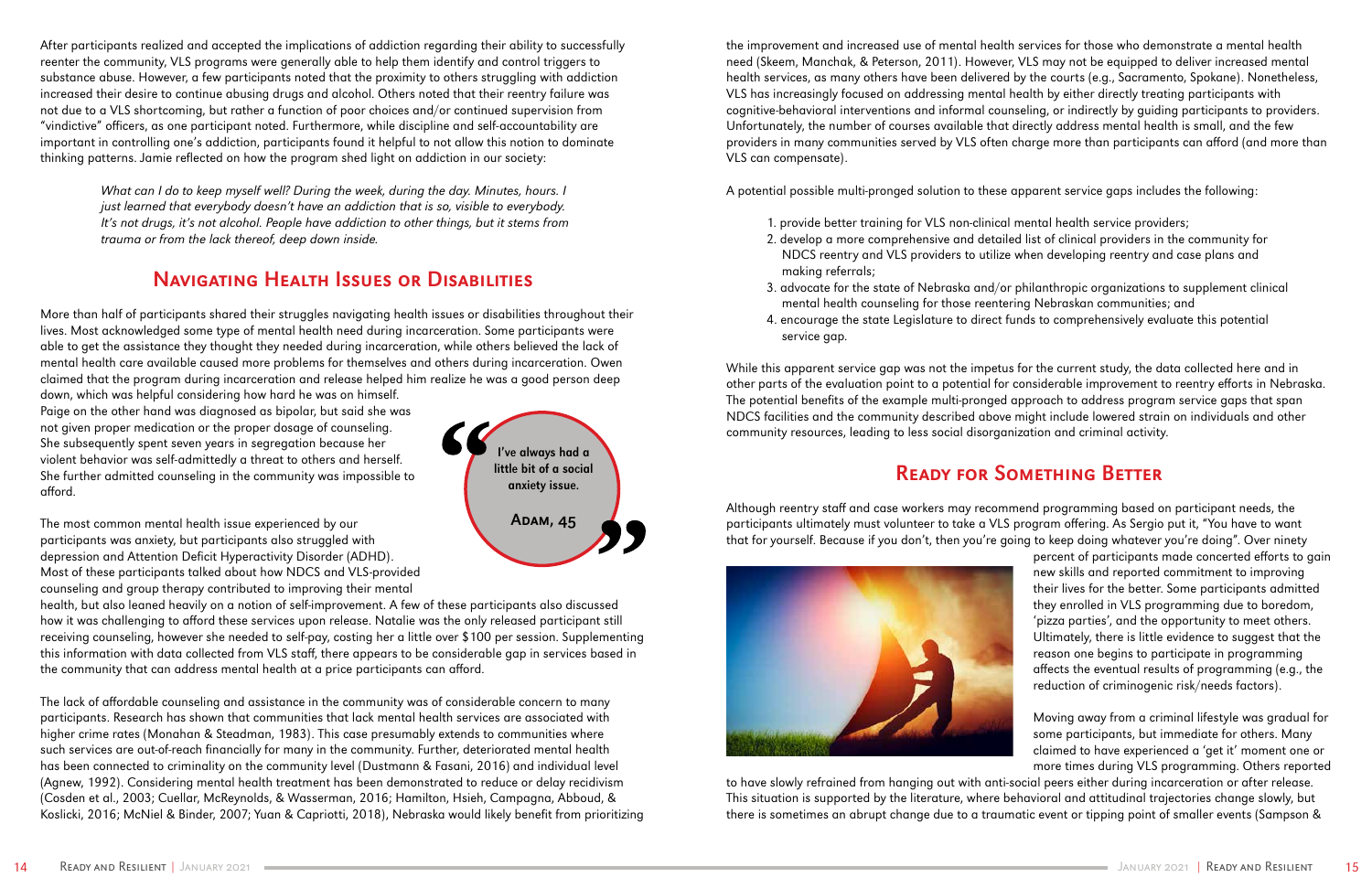Laub, 1993). Indeed, the process by which one desists from criminal behavior and anti-social attitudes is very similar to the process of criminogenic onset. Sometimes change requires a specific or general event, and other times inspiration from a revered individual or even a stranger can push someone over the proverbial cliff (to change their behavior/attitudes).

In response to being asked if anyone motivated or inspired them to be successful in their reentry journey, Billy said, "Myself and the things that I could have. That's basically all… This ain't for me". Jamie was also motivated to try something different after recidivating multiple times:

> *I know I got a problem. There's no sane person goes back and forth to prison, five, six times and don't have a problem. So, I started researching things and somebody else had done WRAP and they gave me their book. So, I was reading it. I was like, I think I need to do this. They were like, go, they got donuts! I was like, okay. Donuts. Don't get donuts in prison. I was like, yeah. So, I went. I*

*learned a lot about myself. I learned what it looks like when I'm not well. What it looks like when I'm healthy. What are my signs that say, okay, I'm getting unhealthy right now.* 

It appears Jamie realized her recidivism cycle was unproductive and unhealthy before learning of a relevant VLS program offering, but she when she was able to read over another participant's individual workbook, she signed up immediately. She reported wanting to be a better grandmother and mother, which she claimed was able to be addressed through multiple sources of support provided by VLS.

Start building your life that you're afraid to lose. Get nice things. Get a nice apartment. Soon, I'll find that nice relationship, something I'll be afraid to lose. GEORGE, 52

George had a similar experience saying, "I started looking at the fact of, where am I getting in this life? My daughter made it clear. If you continue to live the lifestyle you used to live, you will not be a part of your granddaughter's life." Billy, Jamie, and George made decisions to change for themselves, because they realized there was more to enjoy out of life by avoiding criminal behavior – and an avenue to avoid criminal behavior was to engage in VLS programs. This is consistent with previous research that has found people on criminal trajectories must first make connections between the hardships and harms experienced with how they view themselves in the present, and envision the type of person they want to become before behavior shifts (Bachman et al., 2016; Maruna, 2001). Although improving their skillsets was something participants had to decide for themselves, other family and staff were sometimes mentioned in this process. Individual family members, friends, NDCS or reentry program staff were mentioned as influential amongst different participants.

Derek also shared a lesson about love and compassion for others he learned when saying goodbye to his passing grandmother:

> *I went to the hospital, she was on her death bed and she wasn't even worried about passing. She was more worried about me, and it just really touched me…Like, I'm about to pass away, don't worry. I'm at peace. She was more worried about me, so it just touched me. It really like, just changed me.*

The kindness and support of these individuals humbled and motivated many participants to be better in their role within their relationships. Many described how their siblings and parents who assisted them in reentry

went on to want to become improved versions of themselves. This notion is evident in VLS mentors alike. Overall, the imagination of a better self was certainly a goal for participants who succeeded, and VLS, the incarceration process, and family and friends provided the ability for individuals to explore those possible selves for the future (Bachman et al., 2016; Giordano et al., 2002; Maruna, 2001; Paternoster & Bushway, 2009; Soyer, 2014). VLS programs and NDCS staff were reported to have helped participants examine past criminal experiences and decisions so they may promote cognitive transformations necessary to achieve a better future self.

#### Personal Development



About 95% of individuals interviewed reported some type of personal development through various correctional and community reentry programs. Correctional programming tended to be assigned based on correctional assessment results (i.e., the STRONG-R), and the feedback from assigned personal programming was mixed. Some participants were extremely grateful towards NDCS and/or VLS staff for assisting them in developing a case or reentry plan that worked. Negative feedback from other participants on this process does not necessarily indicate faulty case management or instruments. Indeed, instruments that predict need (i.e., a dynamic risk factor for criminal reconviction/reincarceration) have been shown for decades to be more accurate than a case manager's 'gut instinct' (Ægisdóttir et al., 2006; Gendreau, Goggin, & Little, 1996; Lin, Jung, Goel, & Skeem, 2020) and certainly more accurate than self-assessment. Rather, it is more likely the dislike of the assessment and assignment process was due to a combination of 1) a denial that a criminogenic need was present and 2) negative attitudes toward authority figures.

VLS programming, on the other hand, was something for which participants volunteered for or were strongly encouraged to participate in to become eligible for parole. Thus, participants might enjoy programs they choose simply because they had a choice. It seemed participants volunteered to learn as much as they could to improve their chances of finding employment. Jamie reflected on her program participation strategy saying, "Just go learn it. Put it in your toolbox. If you can't use it, then just save it for later." This notion of self-selection based on programming preferences, while likely leading to increased satisfaction of programming, is not in line with best practices and is unlikely to reduce recidivism (Andrews et al., 2006; Latessa, Johnson, & Koetzie, 2020; Taxman & Belenko, 2011).

Participants wanted a variety of vocational trainings, and took advantage of those offered like OSHA, construction, and welding. They claimed the courses were or could have been helpful in assisting them to develop personally and financially. However, a few participants expressed their frustration with waiting lists. Not all participants were able to take all programming available, due to limited seats available in classes, limited amount of time before release, and a program not being available in their facility or community. Most of the participants who were released built upon their training by continuing classes at the local community colleges, provided the courses were cost-free. At the time of our interviews, Ferris was taking construction management classes while Martin was working on a culinary arts degree, both funded by VLS. While all participants interviewed in the community were living in urban areas at the time of interviews, these types of courses are assumedly much less available in the more rural areas of the state. VLS also provided participants with tools, clothing, and other materials necessary to participate in programming or the workforce (e.g., steeltoe boots).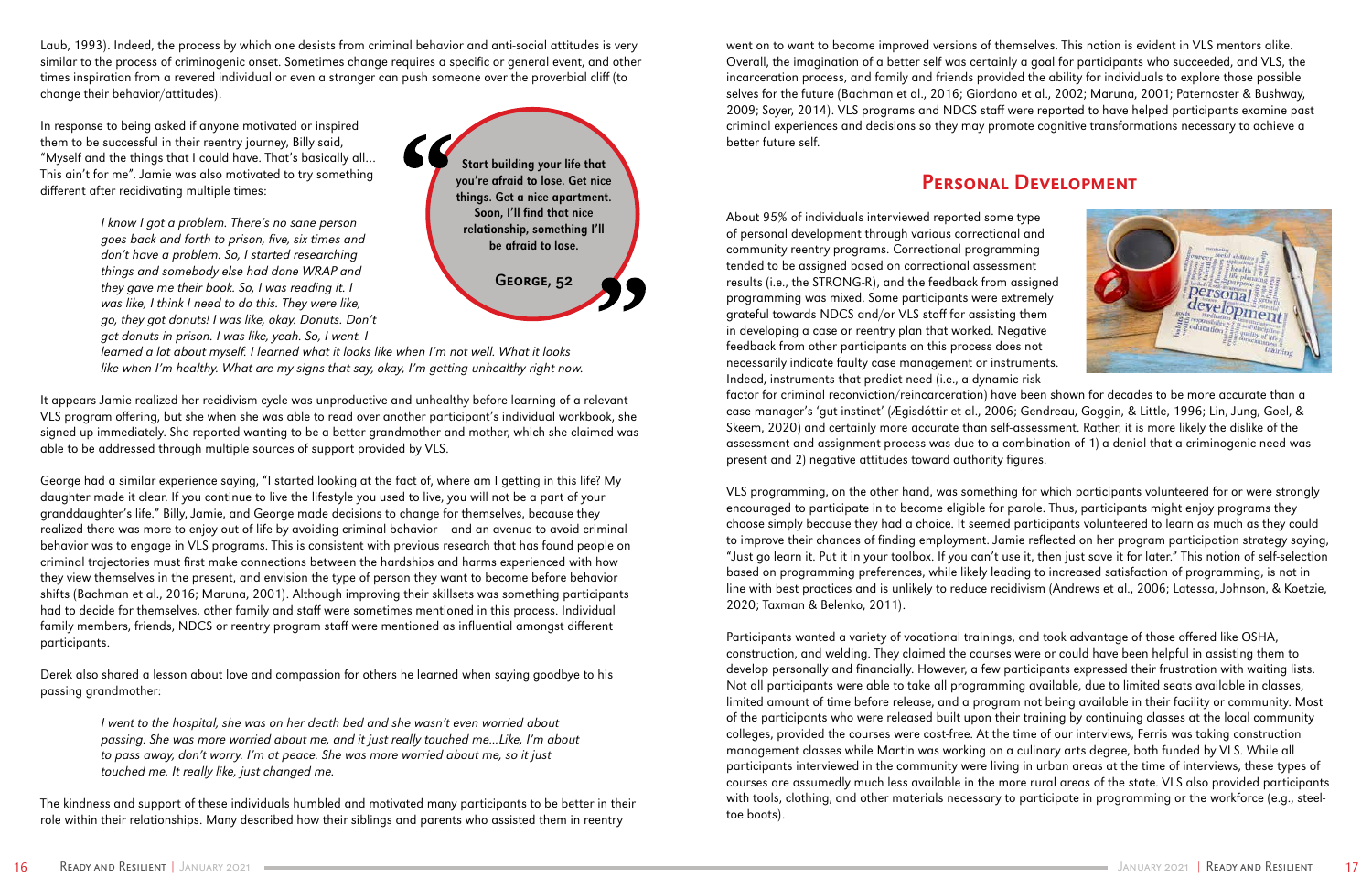Another major skill that participants reported to have gained was computer/technology proficiency. Zander, Jamie, and Paige all benefited from access to computers to build up their experience. "I didn't even know how to turn a computer on, so they taught us all that stuff" said Paige. In addition to the vocational trainings available, participants also need a variety of basic life skills to function in a society that "changes daily". Skills needed among those interviewed included managing a bank account, digital or in-person communication skills, or dealing with complex emotions. Ultimately each participant is different and those who succeeded were able to utilize different combinations of programming to develop into the individual they envisioned.

VLS focuses on reducing barriers to employment, with many program offerings building towards training for stable income. Research has shown that vocational trainings moderately increase employment opportunities, but rarely decrease recidivism (Lindquist et al., 2018; MacKenzie, 2012; Visher, Lattimore, Barrick, & Tueller, 2017). However, quantitative analysts consider vocational training completion as a 'desistance signal' that can lead to other individual changes that decrease the likelihood of recidivism, such as increasing rational thinking patterns and interpersonal skills (Bushway & Apel, 2012). Thus, while the direct impact of VLS's employment focus only be increased employment, it might also lead individuals to fulfil a major developmental achievement in adulthood: stable income. This allows others to view the participant as successful – even considering past criminal activity – and therefore opening the potential to acceptance into a conventional lifestyle.



#### Social Resistance

Just over half of participants discussed how they were resistant to socializing with others. Groups and individuals that participants chose to avoid include female partners, certain friends, people with differing life goals, "people like that", friends abuse alcohol or drugs, "negative people", gang members, or "fake people". Tony reported that the individuals he surrounds himself with keep him motivated. He said, "if you're around negative people, you're going to have that negative attitude .... I always try hanging out with the people that are trying to improve themselves". Martin said, "I don't even wanna be around nobody if they're not doing what I'm doing."

In this selective socializing, participants also reported avoiding social gatherings such as clubs and situations where confrontations might arise such as "certain neighborhoods". Others said they prefer to stay home to avoid nearly "everybody". Given the evidence to suggest that conventional norms reinforced by supportive peer groups, this might not be the best strategy for participants (Akers, 1998). VLS and NDCS should strive to steer individuals who refuse to engage with any individual towards pro-social groups. However, this finding might be a result of institutionalization – one where the 'correct' answer to whether one engages with others is typically along the lines of 'no, I keep to myself and don't bother anyone'. Differentiating between institutionalspeak and true intentions to refrain from any social contact presents a challenge to NDCS and VLS (and the current evaluators), but is certainly one that is worth pursuing to improve rates of successful reentry.



Moreover, previous research on VLS participants indicates that socialization with conventional others can be tremendously challenging, due to the stigma that many individuals and communities place on persons who have been incarcerated (Kurtz, Spohn, & Peterson, 2018).

Although there were only three females participants in the study, all participants who were engaging in social resistance were men. These men also mentioned they were hesitant to enter romantic relationships because they reported needing personal growth first with their own emotions and finances before feeling responsible for someone else. Hugo described his resistance:

*Even before I bring a female into my life, I think I need to get myself together. Let me get* 

## *an apartment. Let me get a vehicle. Let me see where Hugo going first.*

This is not a strategy that is uncommon or undesirable, because Hugo recognizes that there is work to be done on himself before he can risk others contaminating his social norms. Like Hugo, Issac also wanted to focus on himself and ended a committed relationship to focus on his growth at a residential VLS program. He was particularly concerned with his ability to establish and maintain boundaries with women. This behavior is likely influenced by certain gender norms that suggest men should be providers, whereas the participants did not feel they were yet in a place that they could provide for themselves or others. A similar qualitative study found that men reported being intentionally emotionallydistant to maintain safety, while women reported feeling isolated and lonely (Harding et al. 2019).

LCT would contextualize the pushing away of individuals and groups to change one's identity and life path as a phenomenon that serves as a turning point in a life trajectory (Sampson & Laub, 1993). While the topic of pushing away anti-social peers deserves more attention, it is relatively well-studied (Maruna & Roy, 2007). Sometimes referred to as 'knifing off' one's past bonds, social environments, and daily routines, this phenomenon is a natural part of desistance and one that can be facilitated with reentry programming and prison work programs (Williams & Schaefer, 2021).

### Social Support



Ninety five percent of participants reported gratitude for the people in their lives that provided much-needed social support throughout incarceration and reentry, or strategies to secure support if needed in the future. Sources of support included professional staff such as counselors or reentry staff, peer support, and family or friends in their personal networks. A majority of participants had some form of social support to rely on, but the most common source of social support in preparation and during the reentry journey was professional VLS or NDCS staff.

Natalie said the most valuable thing she gained from one of the

program offerings was the peer support. She said that when you are home alone you can feel past traumas, so being able to reach out to peer support after completing the program is incredibly valuable with the ups and

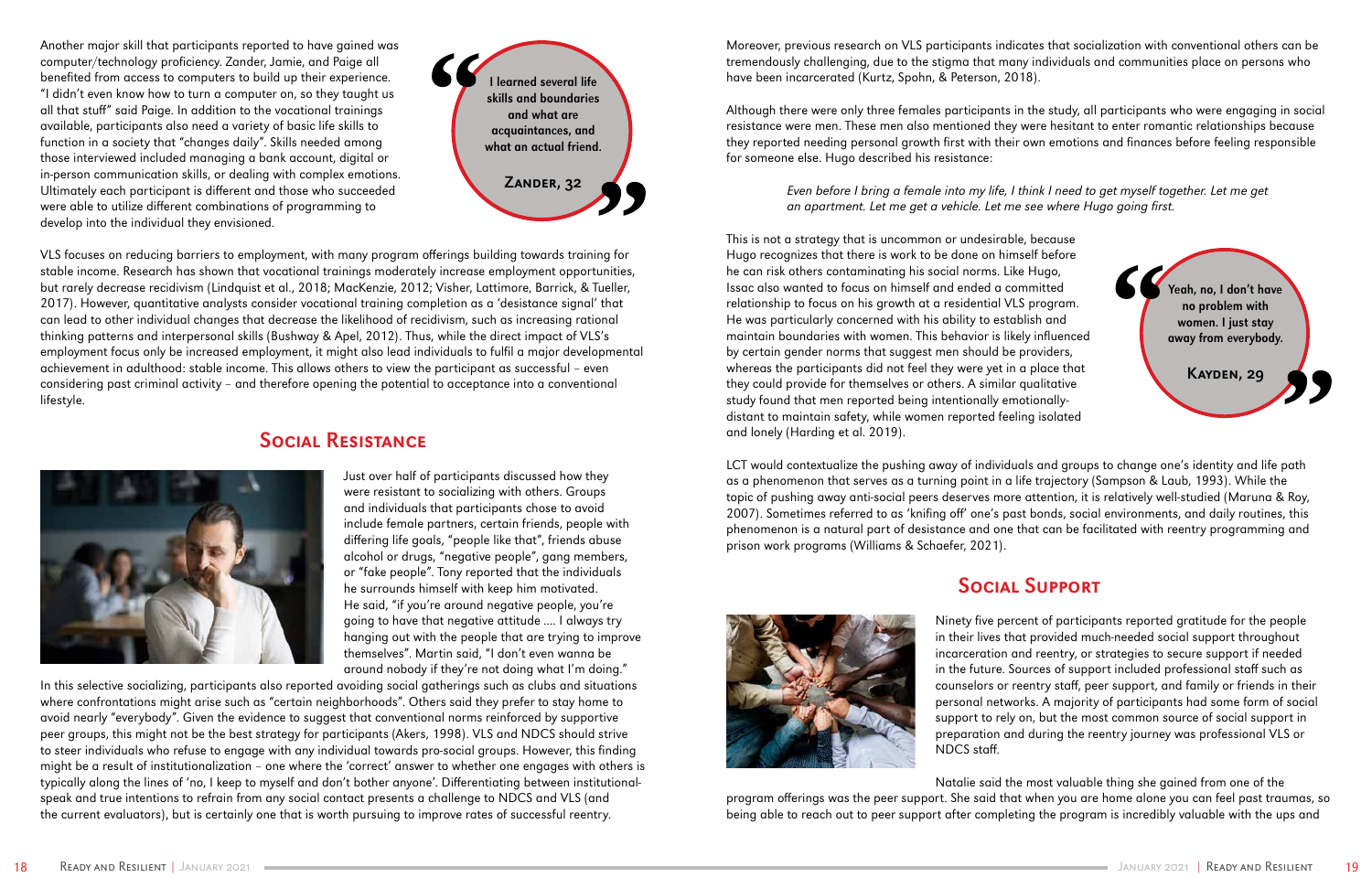downs of life. Social support was considered so valuable that Paige credited her reentry success to the people who have believed in her. Cain felt similarly to Paige saying, "I wasn't believing in myself. There wasn't too many people around that were believing in me, but these folks, they did, so they helped by believing in me. They lent me support." The support and belief that they could succeed from the program helped them believe in themselves.

Some VLS program offerings, but particularly "all-star (VLS or NDCS) staff", helped participants restore relationships that were challenged through incarceration. About three quarters reported additional support from family or friends, but only a few participants reported having an intimate relationship as a source

of support. This is at least partially supported by one study of prison visitations that found ex-spouses were the only type of visitor that increased one's recidivism level (Duwe & Clark, 2013). Other VLS program offerings provided networking opportunities and peer support programs so that participants could build new supportive relationships with "people like themselves" who can best empathize with their situation.

Navigating the stigma of a criminal background during reentry may have been a very lonely and isolating experience for returning individuals cutting off 'negative' influences had it not been for the social support they received from VLS reentry programs. This is important to point out considering previous research has found social support can reduce criminogenic factors (Pratt & Godsey, 2003; Wright & Cullen, 2001). Theory suggests social support will reduce future criminal involvement by promoting cognitive desistance transformation, foster supportive interventions rather than punishment interventions, and help formerly incarcerated people navigate reentry stressors (Chouhy, Cullen, & Lee 2020; Cullen 1994). VLS stakeholders recognize the key role programs that overtly provide social support play in participant reentry success, and the expansion of peer mentorship programs should be considered.

#### Establishing Employment

Obtaining meaningful employment is a primary goal of LB907. About 81% of participants expressed numerous ways that VLS programs were able to help them gain and keep meaningful employment. These services include helping participants build a resume, provide a credible reference, strive for careers with benefits (versus temporary employment), and obtain identification documents or required equipment for employment.



George expressed how frustrated he was after being told he could not be hired by a well-known manufacturing company after multiple interviews because of his criminal record. It was a major disappointment because George took advantage of multiple program offerings, but knew his past was the one thing he could not change. He said, "I did all this stuff in prison to change my life, but no one would give me a second chance." Distraught one day, he returned to the program office visibly upset. Staff de-escalated George's crisis and provided additional resources to assist him in obtaining meaningful employment. The VLS staff member assigned to George reportedly told a potential employer that he would

stake his own career on George. Now employed by that employer, George says, "My boss said that as soon as he heard that recommendation, he knew he could hire me. He came up and talked to me and now that company's grown just off of me and my best friend starting there."



In Tony's first VLS program, he learned to differentiate between a 'career' and a 'job' – primarily that careers offer benefits, year-round employment, and can provide a more meaningful contribution to one's quality of life. Learning this distinction motivated him to obtain training and education in construction management, and he now has life, health, medical, dental, and vision insurance, and a retirement fund. Equally important he says, "I still have a current job now that I love" and plans on retiring with the company.

Although George and Tony among others could point to specific program services that were instrumental in securing employment, some participants reported no struggles in finding employment post-release. Derek, Ethan, and Kayden believed obtaining a job was a given, and job training provided by VLS was unnecessary. Derek said, "But job wise…I got every job I ever applied for. God is good. I'll tell you all the time." Kayden believed the judge that handled his case just decided to make an example out of him with a DUI sentence but had all the education and training necessary to obtain and keep meaningful employment. However, both Ethan and Kayden found the VLS programs helpful for the housing and peer support during the process.

Self-sufficiency allows one to develop a pro-social perception of self-worth and pro-social identity, and can direct behavioral trajectories (Latessa, 2011, 2012; Sampson & Laub, 1993; Paternoster & Bushway, 2009). It also allows one to support one's family and life a conventional lifestyle. Measured here as employment, the acknowledgement by an institution to a potential employer that an individual is ready to be employed can be an effective strategy to reduce employment barriers (Bushway & Apel, 2012; Bloom, 2012). Programs that overtly address this acknowledgement have shown promise. For example, the Certificate of Qualification for Employment (CQE) program in Ohio "was designed to demonstrate rehabilitation to employers, remove automatic licensing bars, and protect employers from negligent hiring claims" (Leasure & Martin, 2017, p. 528), and indeed did increase one's employment outcomes. We recommend this type of certificate be considered for programs such as VLS (Latessa, 2012).

While there are conflicting research reports on the effectiveness of employment programming on reducing recidivism (e.g., Duwe, 2015; Visher et al., 2017), the lack of high quality data on service duration, intensity, and quality, combined with the dearth of randomized controlled trials could be prohibiting rigorous and replicable studies from finding an answer (Lindquist et al., 2018; Muhlhausen, 2015). With this in mind, we as evaluators plan to make a concerted effort to collect better intensity and quality metrics to better assess the VLS employment-related program effects.

### Housing Assistance



Housing is a major challenge for individuals leaving the Nebraska correctional system. Over 80% of participants interviewed mentioned their appreciation for the housing assistance they received from VLS programs and the gradual release process provided by the NDCS work release center. Participants were grateful for the transitional housing some programs provide while also assisting these individuals with applications and housing opportunities. Adam lived at one of the VLS housing units while receiving programming and said, "I honestly really didn't have anywhere to go. It was the

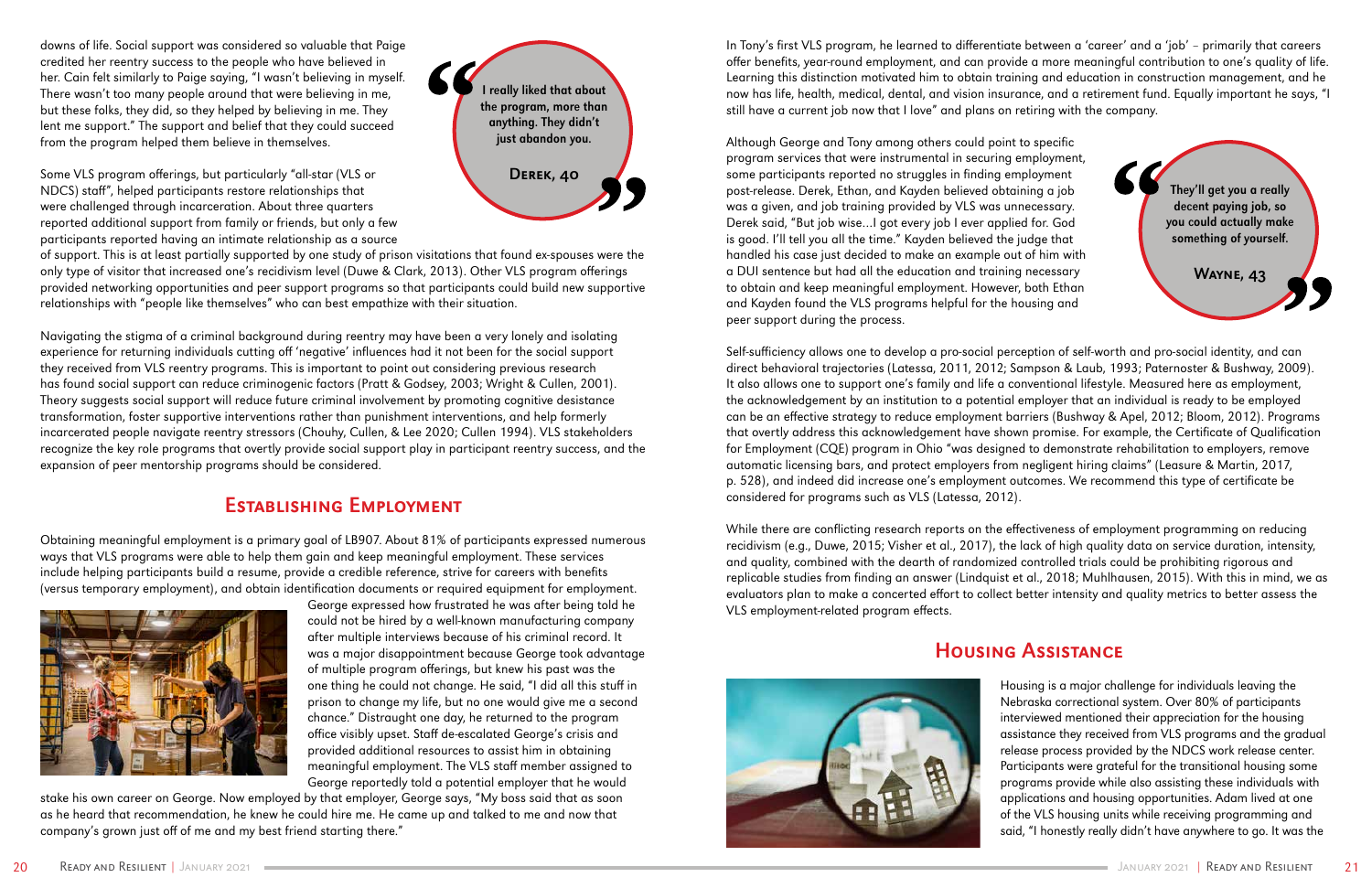only place that provided free housing, free food". Some VLS programs helped participants like Jamie apply for apartment leases while still inside the facility, and VSL facilitated negotiations between participants like George and his pro-social acquaintances to cosign leases and vouch for their character and finances.

Although some participants can save hundreds of dollars while residing at work release facilities and

working in the community, these funds decrease with each rental application that is denied. Many participants claimed that finding safe housing was their biggest challenge in reentry. Participants suggested that 'safe' apartment homes would tell participants to apply but then often denied a lease. Rental applications appeared to average around \$35, which is considerable given the employment wage within the facilities is often far below Nebraska's minimum wage. Martin continued to struggle with housing saying, "I tried. I mean, like I said, I got out and moved with somebody but, I wanted my own. I tried to sign up but, my background, I got denied." All participants who found housing pointed to a specific person or program opportunity that was instrumental in them attaining housing.

*I don't want to say I've grown up, but I've grown into the woman that I want to be. Not there yet because I always say, 'God, He's not done with me yet. I'm still a work in progress.'*

While VLS and NDCS reentry appear mostly successful in obtaining safe and stable housing for those reentering Nebraska communities, VLS staff continue to report the strain these efforts put on their resources. Safe and secure housing has been considered an extremely important factor in keeping reentering individuals from recidivating (Garland, Wodahl, & Mayfield, 2010; Leasure & Martin, 2017; O'Brien, 2001). Evans and Porter (2015) found that gender, criminal conviction, and type of criminal conviction predicted whether landlords were willing to offer housing to anyone applying for a lease. As mentioned earlier, a Certificate of Qualification for Employment (CQE) was found by Leasure and Martin (2017) to significantly increase one's ability to obtain fairly-priced housing despite different types of felony records or demographics. This finding, combined with our qualitative findings describing the difficulty (yet relatively successful) process for VLS securing housing for reentering individuals, leads us to recommend VLS and/or NDCS test individuals for employment qualifications (e.g., administer a work-readiness tool), award eligible individuals CQE's, and encourage individuals and programs to use the CQE's when applying for leases. This procedure has a strong ability to be evaluated for effectiveness in Nebraska. It could utilize a quasi-experimental design, matching those who used their CQE with those who did not and/or with those who did not obtain or earn an CQE.

#### Resiliency & Optimism



Despite past traumas and social stigma surrounding their criminal history, nearly all participants were optimistic about their future (95%). Participants believed these past and future challenges led to them to being more capable. As Derek put it, "You know, what don't break you will make you stronger." Cain believed he was a good and hard-working person. He reflected further on his resiliency and future possibilities by saying, "I've made the most of a bad situation. I've tried to do everything the best that I could, to learn the most that I can, so that I can be happy". It was common for individuals demonstrating resiliency to also reference the role of spirituality in positive perspective

shifts. Beliefs in Christianity were mentioned most often but putting 'positive energy into the universe' and 'Karma' were also discussed. Jamie articulated how her religious ideology guides her future endeavors:

Oh, my God. That was the hardest thing to do from the inside. Jamie, 44

The participants interviewed were optimistic about many aspects of their lives and what was possible for their future. Participant goals first and foremost centered on staying sober or clean or never returning to prison. Participants hoped to restore relationships with family members and intimate partners, achieve educational degree or career goals – particularly 'being their own boss'. Some wanted to travel and enjoy their freedom. Ethan longed to see Hawaii. Future goals reported were generally ambitious, but participants believed they were within reach.

Since optimism was the most common theme, it seems that programs have likely provided hope for participants in different ways. While incarcerated, participants learned of programs through referrals or volunteers pitching the programs at reentry fairs. They also observed self-compassion through mentors, peer support, and program facilitators, portraying that they are not defined by their worst mistakes. After realizing what is possible for people like themselves, some participants started recognizing their own areas of growth and opportunity and began working with the programs to cultivate their strengths while finding ways to manage personal challenges. Stronger. Wiser. Focused.

The pinnacle of resiliency and optimism in future goals was demonstrated by participants who because of their experience believed they could and should help others in need, more specifically individuals in need on similar life trajectories. This was reported among participants who were at least 40 years of age. Isaac explains:

> *I really believe that we go through things in our life in order to help other people. So, the things that I've been through in my life, I believe I was intended to go through those things, because at some point in my life somebody's going to need help or a word of encouragement or something.*



Other ways participants thought they could give back included mentoring currentlyincarcerated individuals, becoming a drug and alcohol counselor, and starting programs for at-risk youth. About half of the participants who participated in the interview expressed explicit pro-social goals. However, participants were told that the interviews were being conducted so that VLS evaluators could learn how to improve the reentry process from former participants, and therefore the decision to participate in an interview without compensation could be considered evidence of pro-social behavior. Further, many of the participants stated that they hoped sharing their journey and lessons learned was helpful to us and future participants.

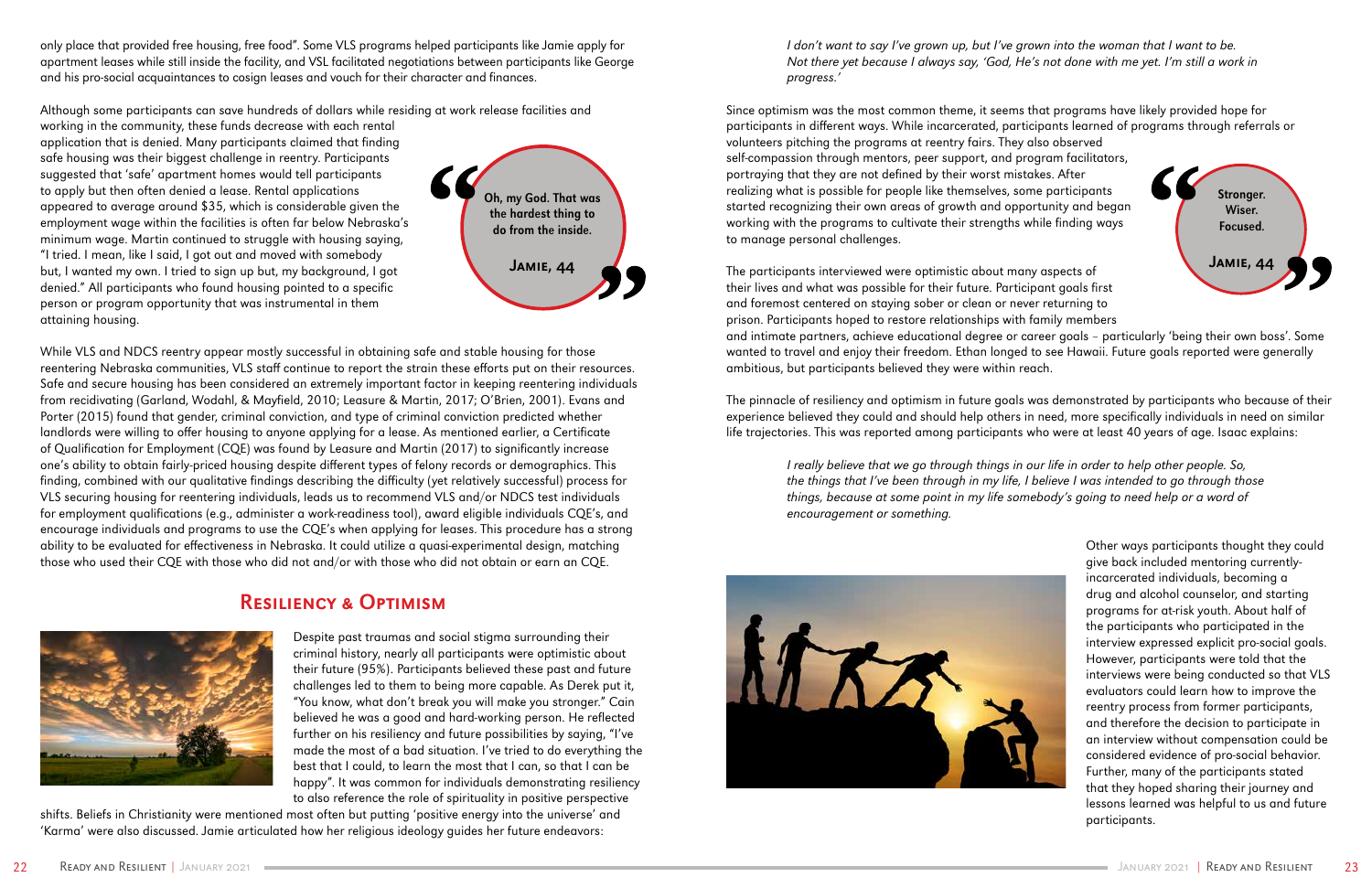

#### Improvement Recommendations

Near the conclusion of the interview, participants were asked directly how VLS and NDCS could improve the reentry process for future participants. Over ninety percent of participants offered at least one suggestion. Participants suggested more of the following would be an improvement: housing programs, reentry staff, case manager staff, classes that teach them about computers or coding, counseling services, and vocational and educational classes earlier the incarceration sentence. Paige said, "Don't have them in the dark about computers and stuff like that. Teach them stuff, prepare them." Others problematized the high quantity of people incarcerated in the state. "Stop incarcerating everybody, that would probably be the first thing", said Derek.

States like California have put Derek's suggestion into practice by moving away from incarceration practices and towards the increased use of jail and probation. During this change, California observed only slight increases in property crime and major decreases in incarcerated populations (Lofstrom & Raphael, 2015). Although most spoke of correctional and reentry staff who helped them stay positive and suggested helpful programming, about a quarter of participants indicated that correctional staff might benefit from classes that helped them understand the backgrounds of inmates. They said some staff did not listen or treat the persons incarcerated respectfully, which can make it challenging as people reflect on themselves and try to improve.

Timing was another issue discussed by some participants. Tony was one of the participants who suggested programming be offered earlier in the incarceration process, claiming that programming prior to work release would be most ideal. He said that after he found employment, he was told he also needed to take three classes offered by the facility or he would need to return to work detail. He said, "So, I was having to miss work constantly to do these classes." He was stressed about the time he was required to take off to complete the classes, and that his case manager frequently contacted his employer to confirm his location. Regardless, it appears an assessment examining which programming ought to benefit individuals earlier, rather than later in the reentry process, could help address the question of timing.



Although participants were generally positive regarding their decision to utilize available programming, it appears that participants like Jamie may not have utilized such programming had a friend not told her the program offered donuts. Jamie now works for a reentry program helping hundreds of people make the same journey, but many could still be missing the opportunity to participate. The degree to which this is a problem is unknown, given this small sample size and reliance on anecdotal evidence. This potential problem may be further complicated for men who may feel that asking for help is 'feminine' (an undesirable characteristic). As Derek put it, "you got to be vulnerable enough to ask for help and let somebody help you."

We recommend that the matching of participants needs to VLS service providers should be more systematic. NDCS is progressing in this area by currently working with the evaluation team to develop a program catalog that matches needs to programs. This catalog is intended to be used by NDCS and VLS staff as a 'menu' of

available programs, grouped into categories focused on 'need addressed'. This would allow VLS to refer individuals to types of programs that can maximize the effectiveness of programming. Further, while some programs address general needs and/ or should be considered 'preferential', others are much more specific and should be considered 'highly recommended'. This matching strategy allows individuals to enjoy freedom of choice, while directing them to the services that will maximize their success. In practice, an example (but not the only example available) would be prioritizing those having a high need in interpersonal skills for job-related soft-skills programming prior to hard-skills training such as warehouse or construction. A slightly different example would be that individuals demonstrating underdeveloped cognitive thinking skills be subject to a prerequisite requirement of completing cognitive behavioral-based programming beyond standard institutional programs prior to being assigned to group-living settings (due to the potential for 'contamination' of a pro-social living environment hosting an individual not yet ready to take on the responsibilities of making good choices in close-proximity to others). In this example, individuals with developed cognitive thinking skills would not be subject to this prerequisite. I know it's hard when you have so many people and so little help, but just to try to listen to people and not treat everybody like everybody's the same. Cain, 52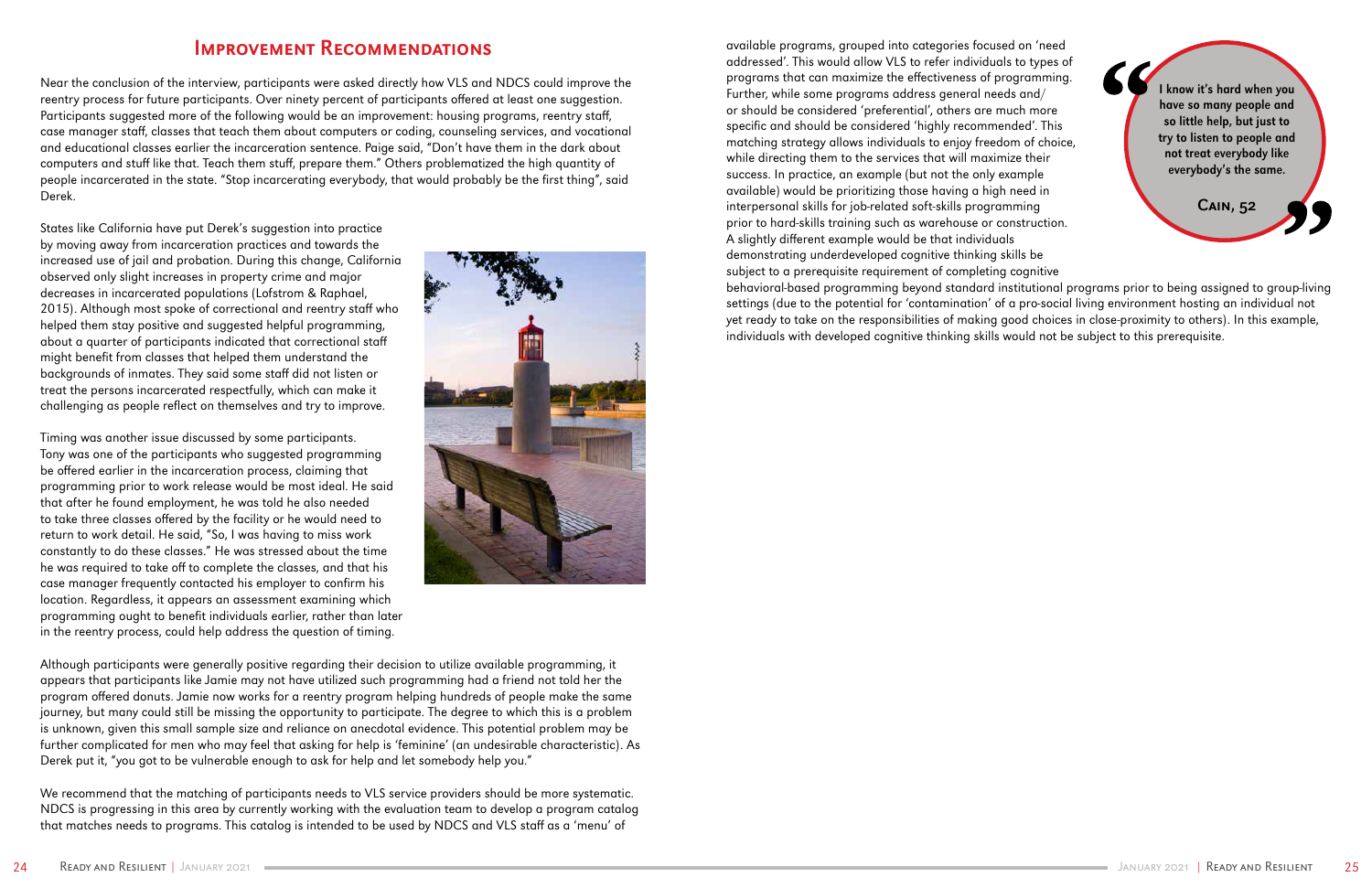The evaluation team initiated this project to closely examine the role VLS programming has had in the lives of participants, and determine what remains to be improved for reentry in Nebraska. These detailed interviews revealed that VLS and NCDS's reentry division delivers crucial services to individuals reentering the community. These services seek to provide opportunities to overcome barriers commonly experienced in the reentry process. The opportunities can allow individuals to pursue conventional behavioral trajectories (Sampson & Laub, 1993). Interviewed participants worked closely with staff at key points in their reentry to imagine different possibilities for themselves (i.e., a future-self), and identified opportunities for growth they could work on – following a cognitive-behavioral approach that addresses individual needs (Paternoster & Bushway, 2009).

Successful participants appeared to develop new ways of thinking and remained resilient on their prosocial course. They earned the rewards and benefits of conventional behavior – also referred to as 'stakes in conformity' by criminologists (Toby, 1957; Hirschi, 1969) – which included happiness, stability, and selffulfillment. They rekindled family relationships and developed new pro-social support systems.

Those who struggled with reentry during and after participating in VLS programming demonstrated a consistent denial that they had criminogenic needs or a dearth of skills to help them gain employment and stable housing. These participants generally had a long history of fraud or violent behavior and used multiple 'techniques of neutralization' to minimize their criminal behavior during the interviews (Sykes & Matza, 1957). While some readers may consider these participants' reincarcerations unavoidable, it is important to note that VLS is voluntary, can do a better in matching needs to programming, and the choice to change one's behavioral trajectory is just that – a choice. This is not to suggest these individuals are simply 'bad apples' or their actions represent 'evil in society'. We suggest these individuals be contextualized with the following two considerations: 1) that there is always room to improve services (and oneself), and 2) successes represent a very concerted effort on the part of participants and staff to improve the quality of life for the individual, the individual's family and friends, and the community. Simply put, reentry is hard and requires continuous efforts by individuals and staff to improve.

2. Initiate a CQE program. These certificates can be provided to potential employers and landlords to demonstrate the dedication the applicant has to stable employment. CQE's are supported by prior research, would not be outside the purview or capacity of NDCS reentry

4. **Improve evaluation metrics**. The intensity and individual program offering performance measures can be measured to help the evaluation team better measure the program dosage. 5. Ensure individuals are engaging in pro-social peer groups. While not essential at the beginning of programming, a pro-social peer group can provide much needed social support in times of need and maintain pro-social behaviors and attitudes by reinforcing pro-social

- DISCUSSION **EXECUSSION** community and in facilities.
	- services and VLS programming, and could be easily evaluated for effectiveness.
	- 3. Incentivize participants with five- or ten-year expungement to reward law abiding seen as detrimental to success by most participants.
	-
	- norms and 'punishing' or ostracizing anti-social norms.
	- in technology and needed to be caught-up to be successful in reentry.
	- beneficial earlier and some later.
	- goal is in the works and is anticipated to be realized in the current grant cycle.

The overall take-away when analyzing participants' life histories and contextualizing with criminological theory and other evaluation observations is that the mere participation in and completion of tasks previously unimaginable can provide participants with the motivation to improve themselves. Further, seeing others accomplish milestones inspired many participants to push that much harder to become crime-free. This may lend merit to the completion of vocational programming, in that it may not be the learned skill that reduces recidivism or improves one's chances for employment, but rather the sense of agency that leads to further cognitive, interpersonal, and moral development.

Research has shown employment vocational reentry programs in Minnesota resulted in reduced recidivism and increased employment (Duwe, 2015); however, one program or policy solution alone will not likely meet the considerable challenges of successful integration post incarceration (Western, 2018). Based on challenges noted from the interviews, additional policy implementations could aid in improving reentry outcomes in Nebraska. Our primary recommendations are as follows:

behavior or voluntary participation in peer mentorship programs. Criminal records were

6. Increase the availability of computer training courses. Many claimed they felt behind

7. Examine the timing or sequencing of programming. Some programming may be more

8. Develop and implement a more systematic way to match needs to services. This

A limitation to this work, but not necessarily the data, is that it lacks an analysis of differences in processes and outcomes based on gender and race. These analyses are planned to be conducted with the current data in the future.

An incredible amount of work goes into VLS programming among NDCS and program providers. The qualitative results presented in this report show promising indicators of desired long-term outcomes of increased employment and decreased recidivism. The majority of participants reported feeling the program helped them be more successful in reentry. These results are encouraging, and should guide VLS to potential gaps in service. For example, some participants felt vulnerable asking for assistance while others only heard about the program through referrals. With this information, evaluators can continue to work with NDCS reentry specialists to ensure all participants with specific needs are being encouraged to utilize specific programming that would address those needs that they may not have sought out on their own.

The evaluation team would like to conclude by thanking service providers who work directly with this population, and who gave participant referrals to the interviewers. When people make a decision to change their life trajectory, they understandably do not want to look back. Therefore, we realize that without you informing former participants about our research objectives using client trust, it would have been very difficult to get in touch with these individuals. Some of these individuals were still serving additional time incarcerated in NDCS facilities. Therefore, we would also like to thank the wardens, unit managers, and NDCS staff who arranged the interviews and provided us with quiet spaces to discuss sensitive life events. Without the combined efforts of NDCS staff and program provider staff, this hard-to-reach population would have been very difficult to interview (Western, 2018). Lastly, we would like to thank the participants who entrusted us with their stories. We hope your words and lessons are shared widely, and that our state can learn from you how to overcome reentry challenges.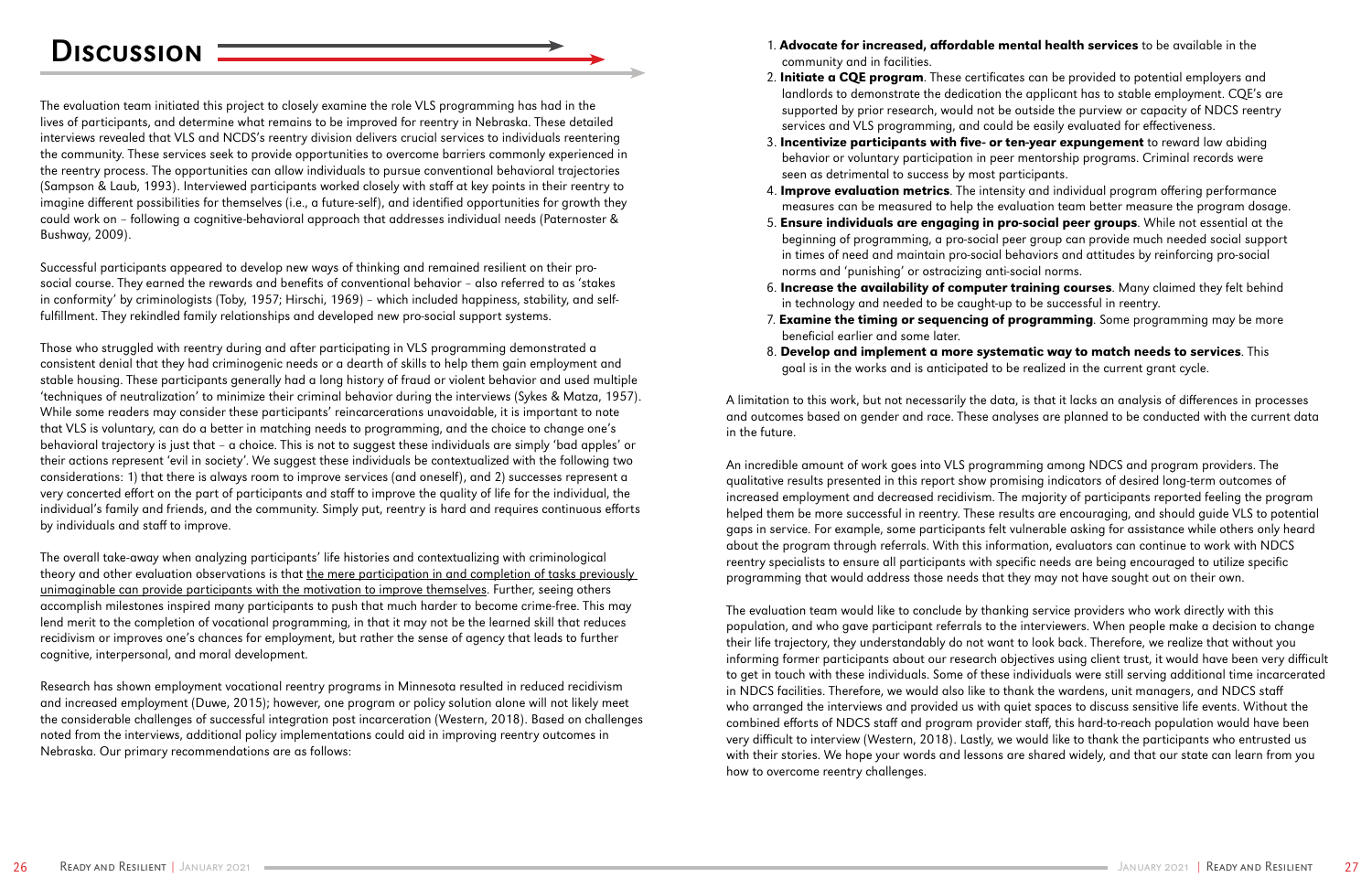- Agnew, R. (1992). Foundation for a general strain theory of crime and delinquency. *Criminology*, 30(1), 47-88. Akers, R. (1998). *Social Learning and Social Structure: A general theory of crime and deviance*. Northeastern University Press.
- Anderson, E. (2000). *Code of the street: Decency, violence, and the moral life of the inner city*. WW Norton & Company.
- Andrews, D. A., Bonta, J., & Wormith, J. S. (2006). The recent past and near future of risk and/or need assessment. *Crime & Delinquency*, 52(1), 7-27.
- Annison, J., Byng, R., & Quinn, C. (2019). Women offenders: Promoting a holistic approach and continuity of care across criminal justice and health interventions. *Criminology & Criminal Justice*, 19(4), 385-403.
- Aos, S., Miller, M., & Drake, E. (2006). *Evidence-based adult corrections programs: What works and what does not*. Washington State Institute for Public Policy.
- Bachman, R., Kerrison, E., Paternoster, R., O'Connell, D., & Smith, L. (2016). Desistance for a long-term drug-involved sample of adult offenders: The importance of identity transformation. *Criminal Justice and Behavior*, 43(2), 164-186.
- Barnes-Lee, A. R. (2020). Development of protective factors for reducing juvenile reoffending: a strengthsbased approach to risk assessment. *Criminal Justice and Behavior*, 47(11), 1371-1389.
- Beaver, K. M., Wright, J. P., DeLisi, M., & Vaughn, M. G. (2008). Desistance from delinquency: The marriage effect revisited and extended. *Social Science Research*, 37(3), 736-752.
- Bloom, D. (2012). A signalling approach to criminal desistance through transitional jobs programs. *Criminology & Public Policy*, 11, 93-99.
- Bushway, S. D., & Apel, R. (2012). A signaling perspective on employment-based reentry programming: Training completion as a desistance signal. *Criminology & Public Policy*, 11(1), 21-50.
- Chouhy, C., Cullen, F. T., & Lee, H. (2020). A social support theory of desistance. *Journal of Developmental and Life-Course Criminology*, 6(2), 204-223.
- Cloward, R. A., & Ohlin, L. E. (1960). *Delinquency and opportunity*. Free Press of Glencoe.
- Cohen, A. K., & Short Jr, J. F. (1958). Research in delinquent subcultures. *Journal of Social Issues*, 14(3), 20-37.
- Cosden, M., Ellens, J. K., Schnell, J. L., Yamini-Diouf, Y., & Wolfe, M. M. (2003). Evaluation of a mental health treatment court with assertive community treatment. *Behavioral Sciences & the Law*, 21(4), 415-427.
- Crites, E. L., & Taxman, F. S. (2013). The responsivity principle: Determining the appropriate program and dosage to match risk and needs. In *Simulation Strategies to Reduce Recidivism* (pp. 143-166). Springer.
- Cuellar, A.E., McReynolds, L.S., & Wasserman, G.A. (2006). A cure for crime: Can mental health treatment diversion reduce crime among youth? *Journal of Policy Analysis and Management*, 25, 197–214
- Cullen, F. T. (1994). Social support as an organizing concept for criminology: Presidential address to the Academy of Criminal Justice Sciences. *Justice Quarterly*, 11(4), 527-559.
- Dustmann, C., & Fasani, F. (2016). The effect of local area crime on mental health. *The Economic Journal*, 126(593), 978-1017.
- Duwe, G. (2012). Evaluating the Minnesota Comprehensive Offender Re-entry Plan (MCORP): Results from a randomized experiment. *Justice Quarterly*, 29(3), 347-383.
- Duwe, G. (2015). The benefits of keeping idle hands busy: An outcome evaluation of a prisoner reentry employment program. *Crime & Delinquency*, 61(4), 559-586.
- Evans, D. N., & Porter, J. R. (2015). Criminal history and landlord rental decisions: A New York quasiexperimental study. *Journal of Experimental Criminology*, 11(1), 21-42.
- Freeman, G., Weaver, T., Low, J., de Jonge, E., & Crawford, M. (2002). *Promoting continuity of care for people with severe mental illness whose needs span primary, secondary and social care: A multi-method investigation of relevant mechanisms and contexts*. London: HMSO.
- Garland, B., Wodahl, E. J., & Mayfield, J. (2010). Prisoner reentry in a small metropolitan community:<br>Chicagles and policy recommendations. Criminal Justice Policy Poview, 22, 90,110 Obstacles and policy recommendations. *Criminal Justice Policy Review*, 22, 90-110.
	- What works!. *Criminology*, 34(4), 575-608.
	- cognitive transformation. *American Journal of Sociology*, 107(4), 990-1064.
	-
	- Hattery, A. J., & Smith, E. (2010). Prisoner reentry and social capital: The long road to reintegration. Lexington Books.
	- Harding, D. J., Morenoff, J. D., & Wyse, J. J. (2019). On the outside: *Prisoner reentry and reintegration*. University of Chicago Press.
	- Hirschi, T. (1969). *Causes of delinquency*. University of California Press.
	- Jonson, C.L., & Cullen, F. T. (2015). Prisoner reentry programs. *Crime and Justice*, 44(1), 517-575.
	-
	- amongst people transitioning from prison to communities. *Health & Justice*, 6(1), 4.
	-
	- *Literature*, 28, 1-69.
	- programs). *Criminology & Public Policy*, 10, 973-977.
	- programs that target employment. *Criminology & Public Policy*, 11, 87-91.
	- Routledge.
	- *Criminology*, 13(4), 527-535.
	- 6(7), 1-8.
	-
	- natural experiment. *Criminology*, 51(1), 137-166.
	- Institute of California.
	- communities. *Criminology & Public Policy*, 3(2), 267-294.
	- (pp. 492-520). Oxford University Press.
	- FirstForumPress.
	- Association.

Gendreau, P., Little, T., & Goggin, C. (1996). A meta-analysis of the predictors of adult offender recidivism:

Giordano, P. C., Cernkovich, S. A., & Rudolph, J. L. (2002). Gender, crime, and desistance: Toward a theory of

Hamilton, Z., Hsieh, M., Campagna, M., Abboud, M., Koslicki, W. (2016). *Spokane County Behavioral Adult Felony Therapeutic Drug Court: Process and outcome evaluation.* Spokane County Courthouse.

Kansas Department of Corrections. (2009). *Offender programs evaluation*. Kansas Department of Corrections. Retrieved from <https://crimesolutions.ojp.gov/ratedprograms/519?ID=519#eb> Kendall, S., Redshaw, S., Ward, S., Wayland, S., & Sullivan, E. (2018). Systematic review of qualitative evaluations of reentry programs addressing problematic drug use and mental health disorders

Kurtz, D. L., Spohn, R, & Peterson, J. (2018). *Client perceptions of program services and ability to reintegrate: A qualitative analysis of grant cycle 1 participant interviews*. Nebraska Center for Justice Research. Laub, J., & Sampson, R. (2001). Understanding desistance from crime. *Crime and Justice: A Review of the* 

Latessa, E. (2011). Why the risk and needs principles are relevant to correctional programs (even employment

Latessa, E. (2012). Why work is important, and how to improve the effectiveness of correctional reentry

Latessa, E. J., Johnson, S. L., & Koetzle, D. (2020). *What works (and doesn't) in reducing recidivism* (2nd ed.).

Leasure, P. & Martin, T. (2017). Criminal records and housing: An experimental study. *Journal of Experimental* 

Lin, Z., Jung, J., Goel, S., & Skeem, J. (2020). The limits of human predictions of recidivism. *Science Advances*,

Lindquist, C., Lattimore, P., Willison, J., Steffey, D., Stahl, M., Scaggs, S., Welsh-Loveman, J., & Eisenstat, J. (2018). *Cross-Site evaluation of the Bureau of Justice Assistance FY 2011 Second Chance Act Adult Offender Reentry Demonstration Projects: Final report*. National Criminal Justice Reference Service. Loeffler, C. E. (2013). Does imprisonment alter the life course? Evidence on crime and employment from a

Lofstrom, M., & Raphael, S. (2015). *Realignment, incarceration, and crime trends in California*. Public Policy

Lynch, J. P., & Sabol, W. J. (2004). Assessing the effects of mass incarceration on informal social control in

MacKenzie, D. L. (2012). The effectiveness of corrections-based work and academic and vocational education programs. In J. Petersilia and K.R. Reitz (Eds.), *The Oxford Handbook of Sentencing and Corrections*

Mallett, C. A. (2013). *Linking disorders to delinquency: Treating high-risk youth in the juvenile justice system*.

Maruna, S. (2001). *Making good: How ex-convicts reform and rebuild their lives*. American Psychological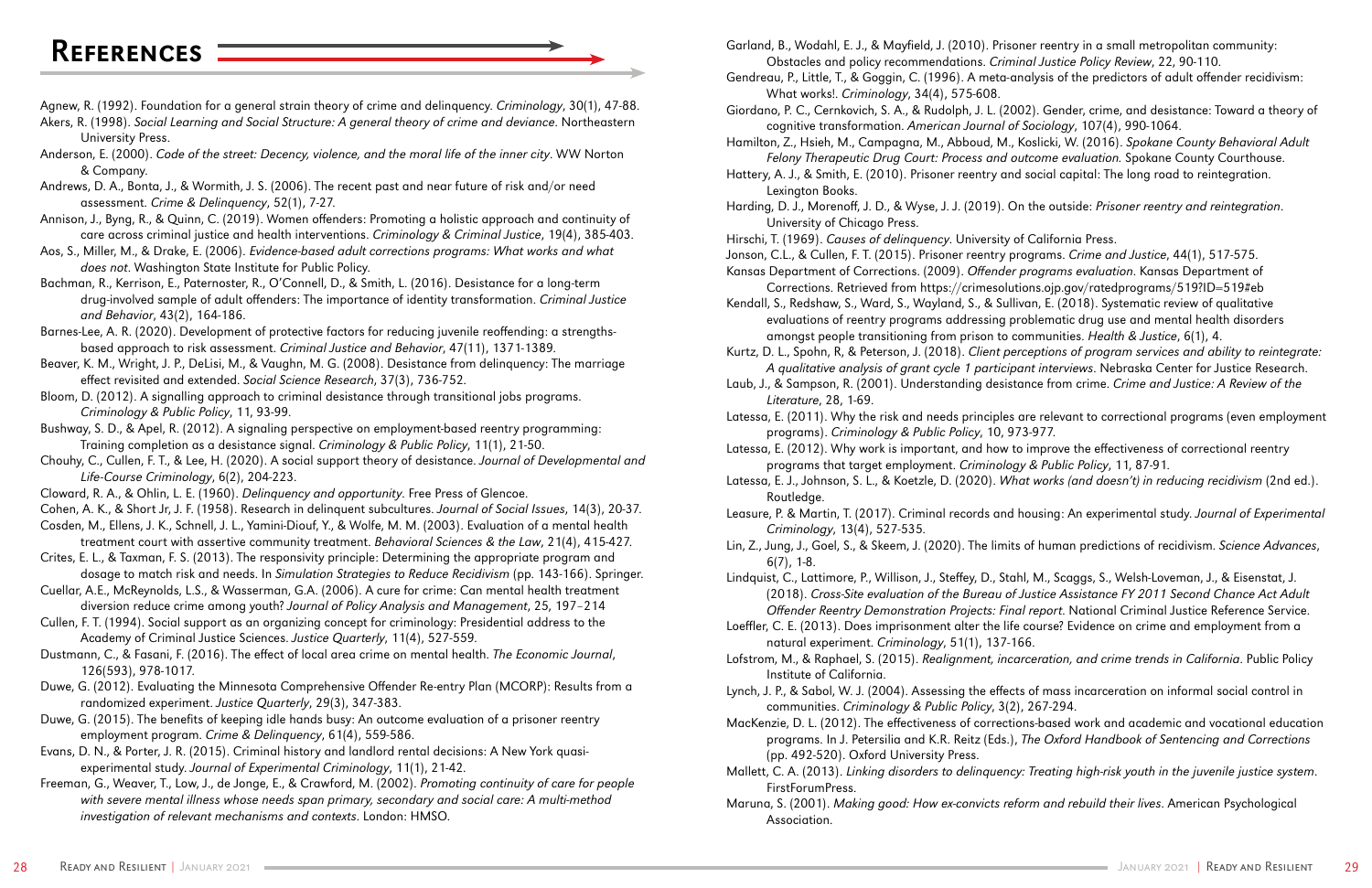Maruna, S., & Roy, K. (2007). Amputation or reconstruction? Notes on the concept of "knifing off" and desistance from crime. *Journal of Contemporary Criminal Justice*, 23(1), 104-124.

Matza, D. (1967). *Delinquency and drift*. John Wiley and Son.

- McCollum, S. G. (1990). Mandatory programs in prisons: Let's expand the concept. *Federal Probation*, 54, 33.
- McNiel, D. E., & Binder, R. L. (2007). Effectiveness of a mental health court in reducing criminal recidivism and violence. *American Journal of Psychiatry*, 164(9), 1395-1403.
- Miller, M.M., & Miller, V.M. (2016). Validating program fidelity: Lessons from the Delaware County Second Chance Initiatives. *American Journal of Criminal Justice*, 41, 112-123.
- Muhlhausen, D. (2015). *Studies cast doubt on effectiveness of prisoner reentry programs* (Report No. 3010). The Heritage Foundation.
- Nagin, D. S., & Snodgrass, G. M. (2013). The effect of incarceration on re-offending: Evidence from a natural experiment in Pennsylvania. *Journal of Quantitative Criminology*, 29(4), 601-642.
- O'Brien, P. (2001). "Just like baking a cake": Women describe the necessary ingredients for successful reentry after incarceration. *Families in Society: The Journal of Contemporary Social Services*, 82, 287-295.
- Pager, D. (2008). *Marked: Race, crime, and finding work in an era of mass incarceration*. University of Chicago Press.
- Paternoster, R., & Bushway, S. (2009). Desistance and the" feared self": Toward an identity theory of criminal desistance. *The Journal of Criminal Law and Criminology*, 99(4),1103-1156.
- Petersilia, J. (2003). *When prisoners come home: Parole and prisoner reentry*. Oxford University Press.
- Pogarsky, G., & Piquero, A. R. (2003). Can punishment encourage offending? Investigating the "resetting" effect. *Journal of Research in Crime and Delinquency*, 40(1), 95-120.
- Pratt, T. C., & Godsey, T. W. (2003). Social support, inequality, and homicide: A cross-national test of an integrated theoretical model. *Criminology*, 41(3), 611-644.
- Przybylski R (2008) *What works: Effective recidivism reduction and risk-focused prevention programs*. Denver, Colorado: Division of Criminal Justice.
- Richmond, K. M. (2014). Why work while incarcerated? Inmate perceptions on prison industries employment. *Journal of Offender Rehabilitation*, 53(4), 231-252.
- Rose, E., & Shem-Tov, Y. (2018). *Does incarceration increase crime?*. Available at SSRN 3205613.
- Sampson, R., & Laub, J. (1993). *Crime in the making*. Harvard University Press.
- Serin, R. C., Chadwick, N., & Lloyd, C. D. (2016). Dynamic risk and protective factors. *Psychology, Crime & Law*, 22(1-2), 151-170.
- Skardhamar, T., & Telle, K. (2009). *Life after prison: The relationship between employment and reincarceration*. Discussion Papers No. 597. Statistics Norway, Research Department.
- Skeem, J. L., Manchak, S., & Peterson, J. K. (2011). Correctional policy for offenders with mental illness: Creating a new paradigm for recidivism reduction. *Law and Human Behavior*, 35(2), 110-126.
- Soyer, M. (2014). The imagination of desistance: A juxtaposition of the construction of incarceration as a turning point and the reality of recidivism. *British Journal of Criminology*, 54(1), 91-108.
- Spohn, C. (2014). Twentieth-century sentencing reform movement: Looking backward, moving forward. *Criminology & Public Policy*, 13(4), 535-545.
- Spohn, R., & Kurtz, D. (2011). Family structure as a social context for family conflict: Unjust strain and serious delinquency. *Criminal Justice Review*, 36(3), 332-356.
- Spohn, R., Wright, E.M. & Peterson, J. (2017). Rape and mental health outcomes among women: Examining the moderating effects of "healthy" fear levels. *Violence Against Women*, 23(9), 1055-1075.
- Taxman, F. S., & Belenko, S. (2011). *Implementing evidence-based practices in community corrections and addiction treatment*. Springer Science & Business Media.
- Toby, J. (1957). Social disorganization and stake in conformity: Complementary factors in the predatory behavior of hoodlums. *Journal of Criminal Law & Criminology*, 48, 12-17.
- Tonry, M. (2014). Remodeling American sentencing: A ten-step blueprint for moving past mass incarceration. *Criminology & Public Policy*, 13(4), 503-533.
- Travis, J. (2005). *But they all come back: Facing the challenges of prisoner reentry*. The Urban Institute.

Travis, J., Western, B., & Redburn, F. S. (2014). *The growth of incarceration in the United States: Exploring* 

Uggen, C., & Kruttschnitt, C. (1998). Crime in the breaking: Gender differences in desistance. *Law and Society* 

Visher, C. A., Debus-Sherrill, S. A., & Yahner, J. (2011). Employment after prison: A longitudinal study of former

Visher, C. A., Lattimore, P. K., Barrick, K., & Tueller, S. (2017). Evaluating the long-term effects of prisoner reentry services on recidivism: What types of services matter?. *Justice Quarterly*, 34(1), 136-165. Visher, C. A., Winterfield, L., & Coggeshall, M. B. (2005). Ex-offender employment programs and recidivism: A

- *causes and consequences*. The National Academies Press.
	- Tyler, T. (1990). *Why people obey the law*. Yale University Press.
	- Uggen, C. (2000). Work as a turning point in the life course of criminals: A duration model of age, employment, and recidivism. *American Sociological Review*, 65(4), 529-546.
	- *Review*, 32, 339-366.
	- Venkatesh, S. A. (2008). *Gang leader for a day: A rogue sociologist takes to the streets*. Penguin.
	- prisoners. *Justice Quarterly*, 28(5), 698-718.
	-
	- meta-analysis. *Journal of Experimental Criminology*, 1(3), 295-316.
	- Ward, T., & Brown, M. (2004). The good lives model and conceptual issues in offender rehabilitation. *Psychology, Crime & Law*, 10(3), 243-257.
	- Warr, M. (1998). Life-course transitions and desistance from crime. *Criminology*, 36(2), 183-216.
	- Western, B. (2006). *Punishment and inequality in America*. Russell Sage Foundation.
	- Western, B. (2018). *Homeward: Life in the year after prison*. Russell Sage Foundation.
	- strategies. *Journal of Crime and Justice*, 44, 16-32.
	- *Criminology*, 39(3), 677-706.
	- *Sciences & the Law*, 37(4), 452-467.
	- clinical versus statistical prediction. *The Counseling Psychologist*, 34(3), 341-382.

Williams, G. C., & Schaefer, L. (2021). Expanding desistance theories through the integration of offender

Wright, J. P., & Cullen, F. T. (2001). Parental efficacy and delinquent behavior: Do control and support matter?.

Yuan, Y., & Capriotti, M. R. (2019). The impact of mental health court: A Sacramento case study. *Behavioral* 

Ægisdóttir, S., White, M. J., Spengler, P. M., Maugherman, A. S., Anderson, L. A., Cook, R. S., ... & Rush, J. D. (2006). The meta-analysis of clinical judgment project: Fifty-six years of accumulated research on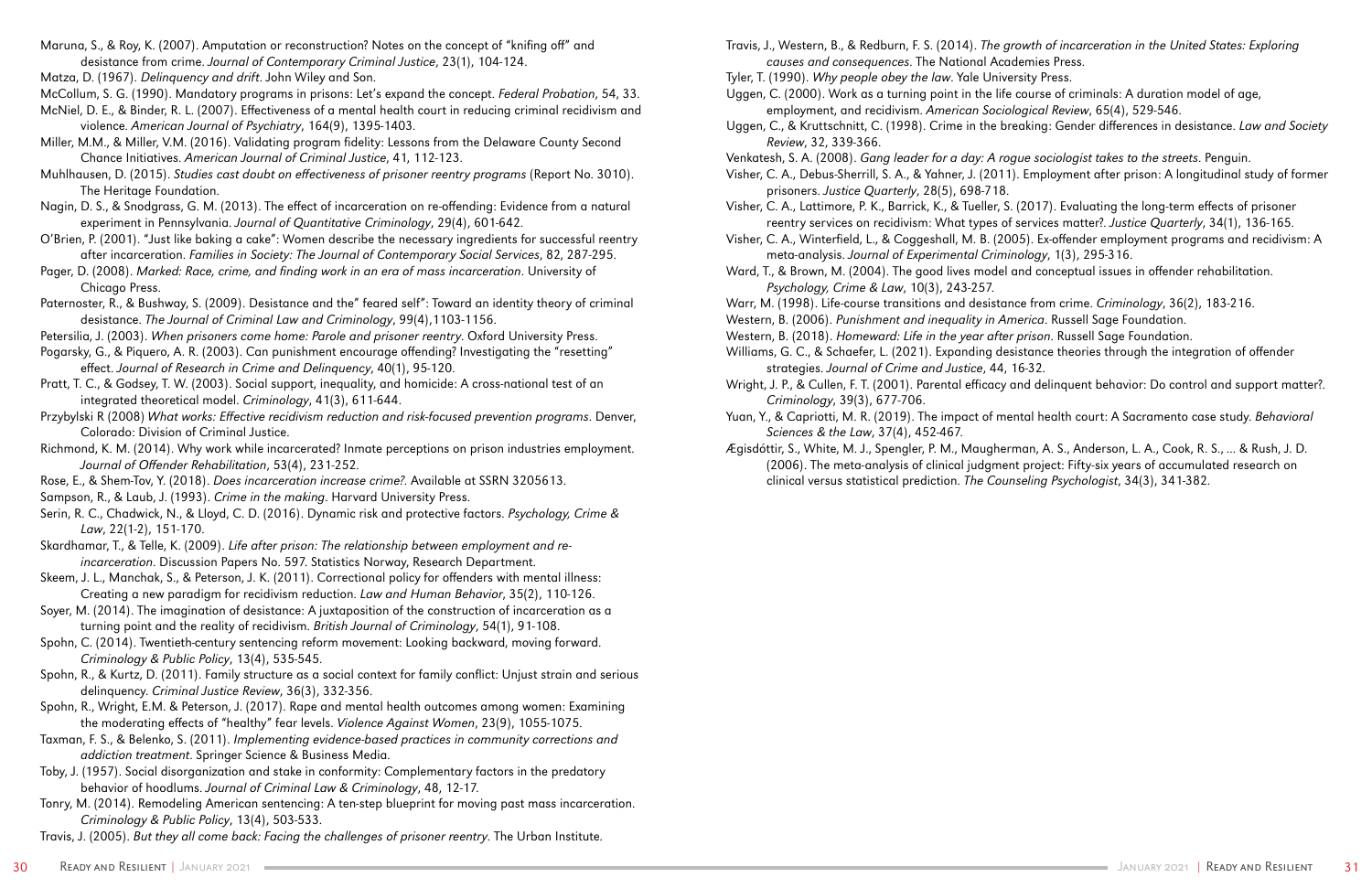- 
- 

## APPENDIX A: CONSENT FORM

#### Vocational and Life Skills Evaluation Consent to Participate in Reentry Program Interview Evaluation Conducted by Nebraska Center for Justice Research

**Title of Study:** Evaluation of Vocational and Life Skills Programs in Nebraska

The purpose of this interview and the ongoing data collection is to evaluate Vocational and Life Skills programs in Nebraska. The program you participated in is one of eight programs across the state that aim to provide job and life skills training and/or provide educational opportunities for participants who have been incarcerated or on probation. The Nebraska Center for Justice Research is evaluating Vocational and Life Skills programs to improve programming that help participants maintain employment and successfully reintegrate back into the community. This interview is part of the evaluation, and your participation is very helpful to us.

If you agree to participate, here is what will happen next:

- We will ask you to complete this interview. This interview will be tape recorded and later transcribed into a computer file, coded, and analyzed by the evaluation team.
- Your responses to the interview will be kept confidential. Only evaluators at UNO will know your individual responses to the interview.
- Interview responses may be used in evaluation reports on reentry programs or future publications and research, but your name will never be reported.

Note: Interviewers introduced themselves, received consent, and asked permission to start and record the interview. Many questions were answered without being asked directly due to the open life story interview approach. Interviewers also asked probing questions to clarify details shared unique to each interview.

Please understand that:

- Your participation in this interview is completely voluntary. You may choose not to participate. You may stop participating at any time. You may choose not to answer specific questions.
- Evaluators make no guarantees or assurances about the results of the study.
- There are no serious risks involved in this study.

If you have questions or concerns about the research, you may contact:

Katelynn Towne, Ph.D. | 402.554.2267 Michael Campagna, Ph.D. | 402.554.4007

I have read the above conditions for participating in the study. I give consent to my voluntary participation in the study. I understand that I will receive a copy of this consent form.

Program: Legal Name:

Please sign here to give consent: \_\_\_\_\_\_\_\_\_\_\_\_\_\_\_\_\_\_\_\_\_\_\_\_\_\_\_ Date: \_\_\_\_\_\_\_\_\_\_\_\_\_\_\_\_\_\_\_

## APPENDIX B: INTERVIEW PROTOCOL

- 1. Starting from your childhood, please tell me about your life thus far? Who are you?
- 2. Please describe some of your living situations when you were young and now as an adult.
- 3. Could you describe some of jobs have you had?
- 4. Why do you think you got involved in the criminal justice system?
- 5. How long were you in prison and where at? a. Have you been in prison more than once?
- 6. What was your prison experience like?
- 7. What influence have other inmates had in your life while being in prison?
- 8. What positive or negative influence have correctional staff had in your life while being in prison? 9. What reentry programming have you participated?
- a. How did the programming work? (repeat if needed) b. Would you have changed the program in any way? (repeat if needed)
- 10. What made you decide to participate in this specific VLS program?
- 11. Was that programming helpful to your reentry process? In what ways?
- 12. What was the most valuable thing you gained from the program?
- 13. What do you believe have been your major challenges in your reentry process?
- 14. Do you feel you have changed since first being in prison? -how ("most recent time in prison")
- 15. (CHECK FOR CLARITY IF ALREADY MENTIONED) Has anyone motivated or inspired you on
- your journey? (friends, family, correctional or program staff)?
- 16. Why do you think you have been successful in your reentry process? OR Why back?
- 17. How do you see yourself today?
- 18. What are some of your goals you would like to accomplish in the future?
- 
- 19. What could the Nebraska Department of Corrections do to help more people with reentry? 20. Is there anything else you would like to share with me?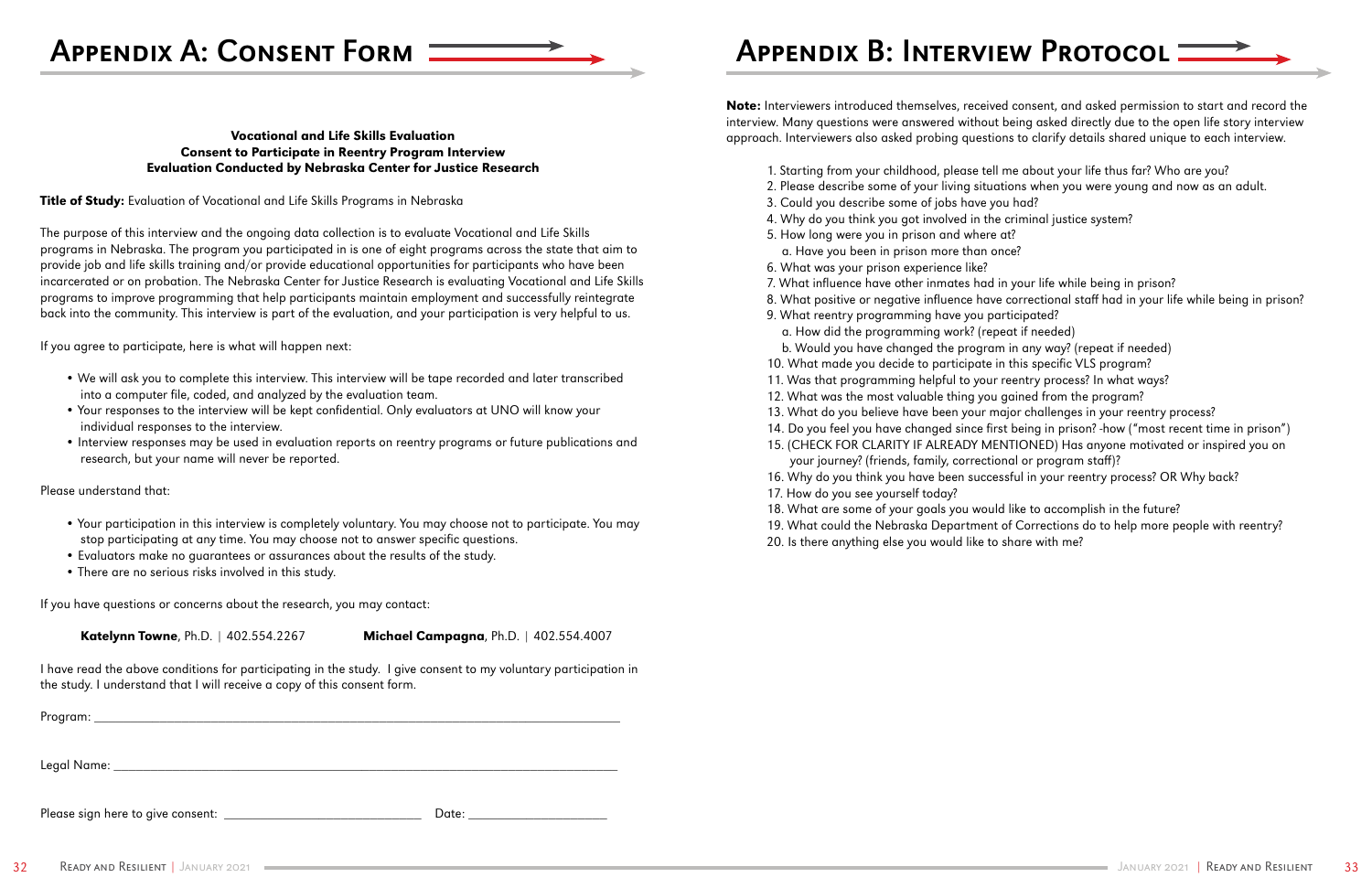#### Background Questions

*Thank you for helping us with the study. This is valuable information that will help Nebraskans. We just have some demographic background questions left.*

- 1. How many years of your life have you spent under correctional supervision (probation, parole, corrections)?
- 2. Did you receive additional services from other places in the community? Yes or No a. Where?
- 3. Were any of the following challenges in your reentry process (circle)?
	- a. Trouble accessing substance misuse services
	- b. Trouble accessing mental health services
	- c. Lack of computer skills
	- d. Lack of other job or life skills
	- e. Disability
	- f. Access to safe and affordable housing
	- g. Affordable childcare
	- h. Reliable transportation
	- i. Trouble meeting probation or parole conditions
- 4. My friends are supportive with my reentry process (circle). True or False
- 5. My family are supportive with my reentry process (circle). True or False
- 6. What is your age?
- 7. What was the age of your first arrest?
- 8. Including this conviction, what is the total number of prior arrests?
- 9. What is your sex?
- 10. How do you identify with race/ethnicity?
- 11. What is your highest education level?
- 12. What is your relationship status?
- 13. Do you have any children or dependents?